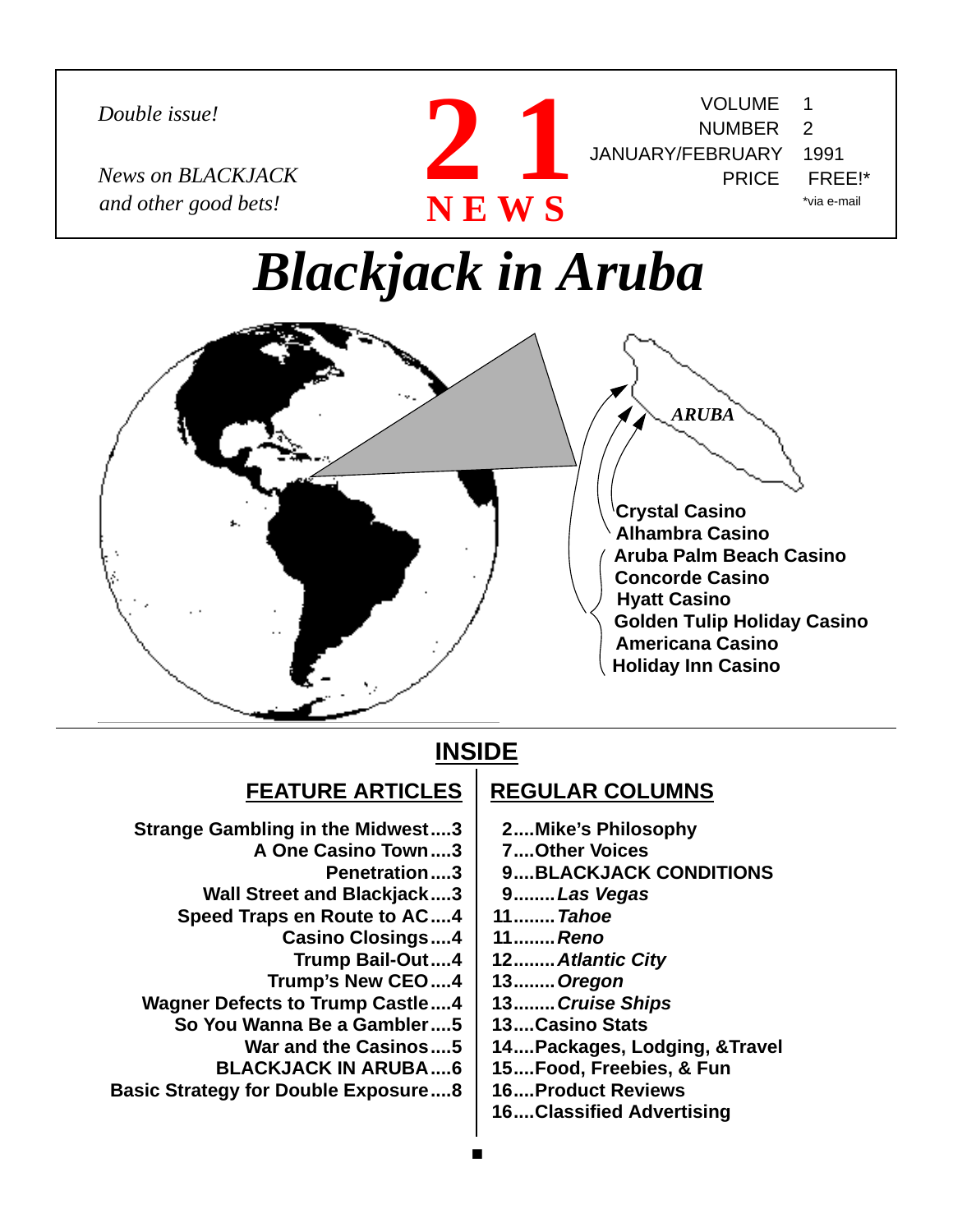

*21 NEWS* is by and for a computer networked group of blackjack players. This publication is composed of direct submissions as well as edited excerpts from articles posted on computer bulletin boards or news groups. It is published on a monthly basis, except for occasional double issues.

*21 NEWS* is a nonprofit service. Contributions of articles and assistance are welcomed and will be of benefit to all.

*21 NEWS* is absolutely free when received electronically via computer mail. It is distributed in Postscript, which is a format understood by many printers. Get placed on the regular distribution list by sending e-mail to the address below.

*21 NEWS* discourages postal mailing of hard copies. A fee may be charged for postage and printing costs. Inquire to make special arrangements.

*21 NEWS* charges \$0.00 per word for classified advertising. Block advertisements are \$0.00 per square inch. Advertisement space is allocated on the basis of availability and the editor's discretion.

#### **USENET e-mail address:**

21@ishmael.leis.bellcore.com

#### **Postal mail address:** *21 NEWS* SUITE 21-N 575 EASTON AVENUE SOMERSET, NJ 08873-1974

USA

Copyright 1991. All rights reserved.

**Editor and publisher:** Michael Hall

**Contributors:** See attributions (in many cases computer addresses are used to protect the identity of an author.)

## *21 NEWS* **Mike's Philosophy Michael Hall**

Finally, the second issue of *21 NEWS* is here! In the future, I hope to get issues out in a more timely manner. At the time I'm

writing this, it's already late in February, and I had hoped to get issues out around the first of each month. Even with this being a double issue, it should have been published within a few days of February first.

Of course, what do you expect for the price you're paying? I had considered taking *21 NEWS* commercial, but, argh, there are just so many obstacles, and I won't have the time or capital to overcome these obstacles within the foreseeable future. The big advantage of the current nonprofit format is that there are no legal hassles with redistributing articles originally posted on computer news groups. Nobody has to get paid, and nobody expects to get paid. Some members of this computer "society" have questioned the utility of regurgitating this material; however, many others raved about the premiere issue of *21 NEWS*.

What I like about this magazine is the different viewpoints it gives on the casino conditions, proper strategy, and other such things. The conditions information is organized in a logical, sorted manner, rather than the jumble that we experience on the computer news groups. I take it with me whenever I go to a casino city as a reference guide to the casino conditions. It also serves as a convenient way to preserve some of the better articles for reading and rereading at later dates. Plus it's prettier than looking at fixed spaced ASCII computer text.

This magazine is what you make it. It's for y'all and by y'all. Therefore, please keep up the good work on the computer networks, as well as the direct submissions to *21 NEWS*.

One way we can make this magazine serve us even better is for us all to have a more organized approach to taking notes on casino conditions. For example, many



of the blackjack reports in this issue fail to mention the penetration (percent of cards dealt.) This may be because some reporters are

not card counters. Whatever the reason, we could all benefit from more thorough reporting.

Towards this end, I present the following checklist for blackjack conditions:

On page 12, you'll find a table summarizing the conditions at Atlantic City casinos. If we all pull together and give the information on the above checklist, then *21 NEWS* can include tables summarizing the conditions at *all* the casinos.

To me, the best thing about Snyder's magazine *Blackjack Forum* is the tables summarizing the blackjack conditions. However, *Blackjack Forum* is published only 4 times a year, making the information in it often obsolete.

Of course, there's no substitute for the colorful prose relating personal experiences. Tables give a good overview, but the details are invaluable.

One final note. As you may know, I'm now writing for *Blackjack Confidential* magazine, which is put out by Eddie Olsen. Eddie has given me the status of "contributing editor" with my column entitled "21 Bits." I will also occasionally write feature articles. ♠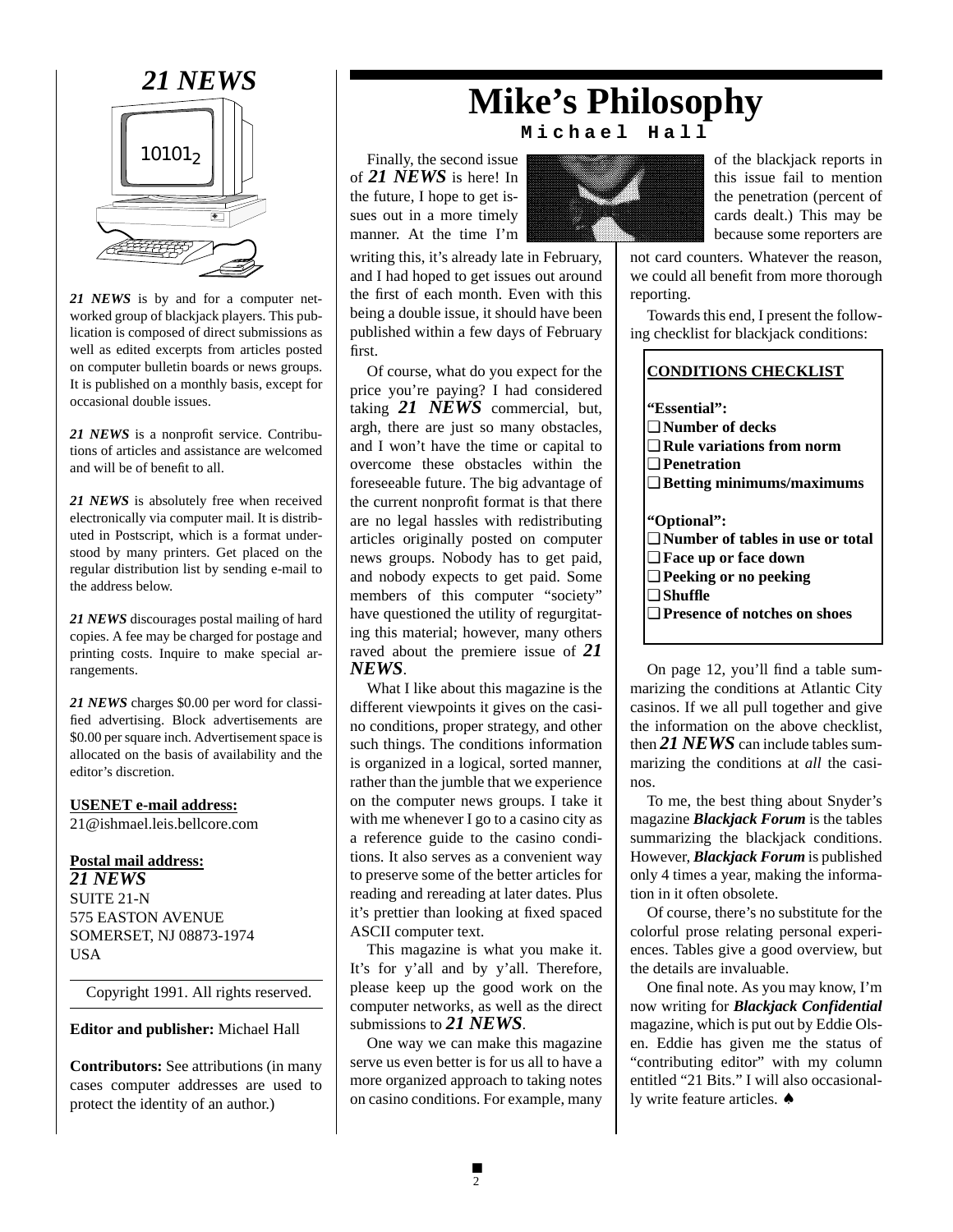### **Strange Gambling in the Midwest**

loch:

 Over xmas break I happened upon an indian reservation gambling joint called "Little Six". I had heard they offered Blackjack but what I found was a game called "BingoJack". BingoJack... what the hell is this? Well it's played like Blackjack in that there are Blackjack like tables and it's every individual out to beat the "dealer." The difference is that there are no cards, just those numbered ping-pong balls (1 through 75) in a glass enclosure with a blow-dryer to stir them up a bit. The game goes like this:

1.) Players place their bets at the 8 tables surrounding the ping-pong blower thing.

2.) The ping-pong operator then starts drawing balls for the players. All the players get the same "hand" but each one decides whether to take an additional ball. The object is to get 121 or as close as possible.

3.) Once all the players have stood or busted the "dealer" starts drawing balls for the house. The house must hit 85 and must stand on 86 or above. The house busts if it's hand is 122 or higher.

4.) The payoff is even money for the player even if the player "hits" to 121. However (and this is going to sound really strange),

5.) the payoff is two to one if you beat the house AND get a bingo on one of the 3 bingo cards that are in front of your playing spot. These are regular bingo cards except there are 9 free spaces instead of the usual one in the center spot. The 9 free spaces are arranged so that you need only get 2 spots in a line or diagonal to win. Depending on your card it may be impossible to bingo on the "O" line as the 2 numbers may total  $> 121$ .

6.) Also, player position plays no role in the game since each individual player is asked whether they want to hit or stand for every draw. That is, if Fred, Joe and I are at the table and we have the following "cards" 42,12,30 for a total of 84, we are all asked simultaneously whether we want to hit or stand. It doesn't matter who sits where. If I stand and Joe and

Fred hit and get a 70 they bust as well as everyone who didn't stand. For those players who stood on 84 the house then begins to draw balls according to the rules above.

7.) The balls are all replaced at the start of a new game and the house always draws the first ball. This is equivalent to the dealers up card. So the players can use the information about the house's first ball for any strategy variations.

Sounds like a bizarre game, one for which there could be a way to beat it if the creator was just goofing around. ♠

### **A One Casino Town**

piercy:

When driving up to Mammoth for a couple of days of skiing over New Year's, I noticed on the map how close Nevada was, and wondered if it could be worth having a casino in that area. The skiing was so poor on New Year's Eve, that we decided to do something else on New Year's Day. That's when someone mentioned that there was gambling in a town about 90 miles away called Hawthorne, Nev.

We decided to check it out. It turned out that there was only one casino in town that was still open, the El Capitan (I think). It was definitely a mom-and-pop type operation. It had only three blackjack tables going while we were there, and one craps table and one roulette table that didn't open until 6PM, and a proportional number of slot machines.

The blackjack was double deck, \$2- \$200 limits, and northern Nevada rules (dealer hit soft 17 and double on 10 or 11 only). The shuffle was straight forward, except for a little stripping, and the penetration was about 75%.

 The craps was \$1 minimum with only single odds, but my friends won a couple of hundred there as soon as the tables opened, while I lost about \$35 at blackjack. I didn't even look at the roulette table. The most enjoyable part of playing there was the wide screen TV that we could watch the bowl games on from the tables. Also the employees and most of the patrons were very friendly. So, if you're ever in that part of the Sierra Nevadas and are tiring of whatever outdoor activities you're there for, you might

want to take a break with one of our favorite indoor activities.

By the way, I read in the paper the other day that several old Colorado mining towns will be starting up low stakes casinos this year. I'm not sure where they're all located, but one is only 35 miles from Denver. **↑** 

### **Penetration**

jj:

Penetration is the single most important thing to look for in a blackjack game.

Using a 4:1 betting spread and the Zen count, the single-deck with 60% penetration yields about a 1.3% advantage and the two-deck with 75% penetration yields about a .8% advantage. This is dealer hits soft 17, double any first two cards. If you change to strip rules where the dealer stands of soft 17 for the twodeck game, you get an advantage of about 0.9%.

I have heard that you should get 67% penetration in a two-deck game or 75% penetration with more than two decks to make the game worth playing. 60% sounds about right for single-deck.

 There are plenty of single-deck games around with penetration of 70% or more. I even know of a two-deck game with a penetration of 90% to 100%, double any first two cards, double after splitting, dealer hits soft 17. It's usually uncrowded and virtually any betting spread is tolerated. (However the table limit is \$50, minimum \$1.) ♠

### **Wall Street and Blackjack**

weinstock:

A quote from the January 8 Wall Street Journal (pg. C-1) (rearranged):

*"most users of real-time quote equipment engage in day trading, that is, they try to open and close their positions in the [commodities] market within the same trading session....very, very few people are successful at that type of trading, and its extremely stressful. Day traders are similar to professional blackjack players. Both have found terrible ways to spend their lives."* ♠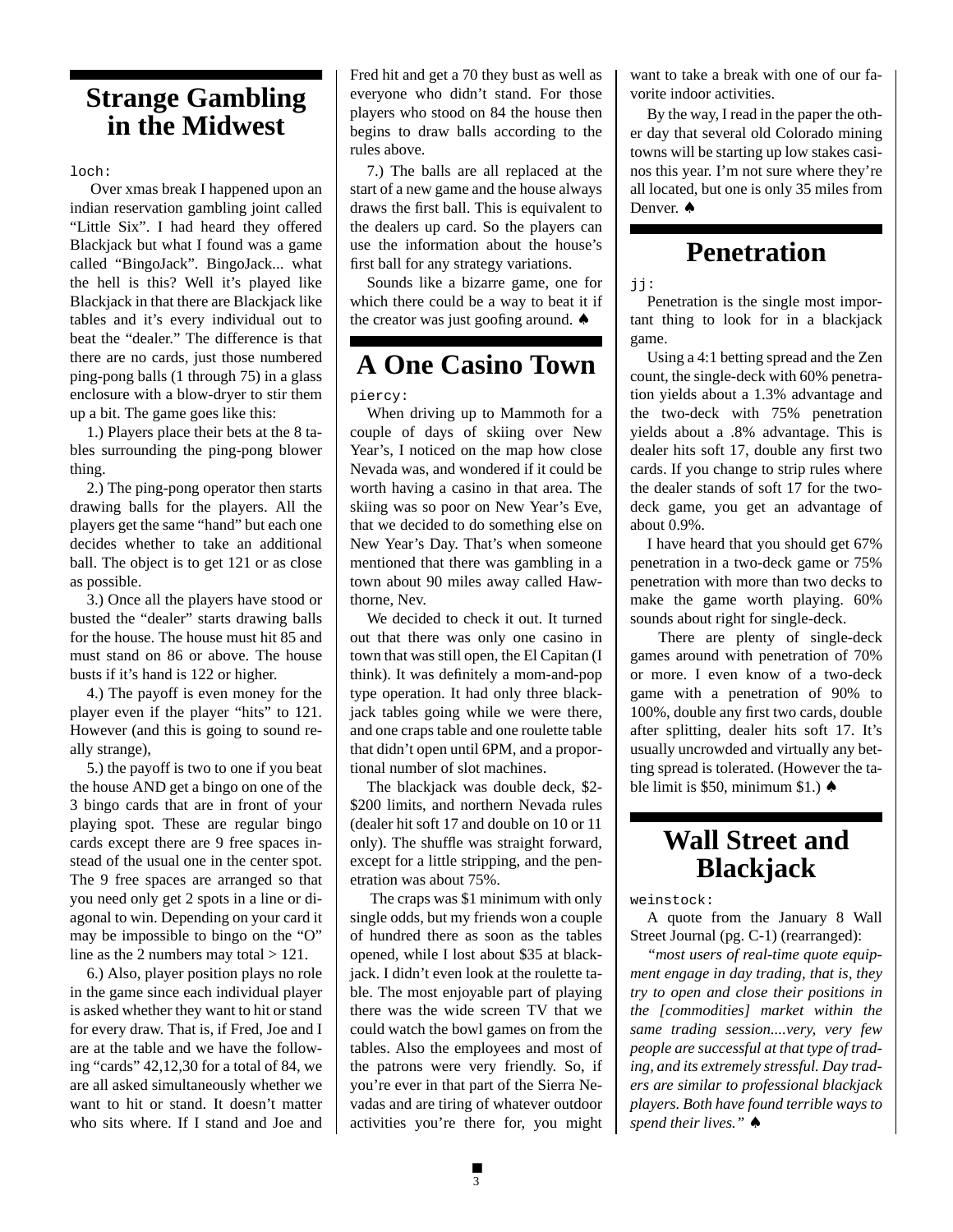# **Speed Traps en Route to AC**

For the benefit of anybody visiting Atlantic City from the northern New Jersey/New York/New England areas, I thought I should warn about a few likely speed traps you might have to pass through on the Garden State Parkway to/ from Atlantic City.

The sneakiest one, which I have seen set up twice in the early morning hours on weekends when people are going home from the casinos, occurs at approximately milepost 52 on the northbound side. There is about a 5 mile stretch where the road passes across a marsh, and there is no median strip, but a wooden barricade instead. At about mile 52, the roadway hits solid land and the northbound and southbound sides diverge to create the typical wooded median strip. Right where the wooden fence ends, a statie sits with radar clocking the northbounders. About a half mile up the road, his buddies wait and pull over whichever "customers" he identifies. This is just past the exit for US 9 North and just before the piggybank (and state trooper barracks, conveniently...they can pop in

### **Casino Closings**

brody, jacko:

In Las Vegas, the MGM Marina has closed down, so has the Landmark, as well as the little Nob Hill across the street from the Mirage. ♠

### **Trump Bail-Out**

hall:

Donald Trump's father, Fred, bought more than \$3 million in chips from Trump Castle on December 17. The money was enough to allow the Donald to make a \$18.4 million payment to bondholders of the casino. (I wonder what the highest chip denomination is, and how many it took to make \$3 million... here's your 3 chips, a million bucks each :-)

Next thing you know, the Donald will be moving back in with his parents. ♠

for fresh hot coffee whenever they feel like it.)

**jacko** 

Another classic one is southbound just past exit 114 in the express lanes, you come off a huge hill and smokey sits in the median and gets you. I was down to AC on Saturday night and I saw three separate "customers" all pulled over in the express lanes within a mile of the trap site. Always take the local lanes southbound on the parkway.

In both directions, once you get south of Toms River (exit 82) all the way down to AC there are numerous cuts through the wooded median where the bears are able to hide. However, they know that we know about these, and they're marked with large no-U-turn signs which warn you to slow down, so the smokeys like to pull over onto the grass alongside the road, preferably under large overhanging tree branches, especially at night. I saw one guy on Saturday night who had driven his police cruiser way up onto a hill overlooking the southbound lanes, he was at least 10' higher than the

### **Trump's New CEO**

Henry Stern, Associated Press: *[Short excerpt from an AP story...]*

ATLANTIC CITY, N.J. (AP) \_ Donald Trump on Wednesday named his casino attorney, Nicholas L. Ribis, as the chief executive officer of his three Atlantic City casinos and one non-casino hotel.

 It was not immediately clear what would become of Ed Tracy, who had held the CEO post. ♠

### **Wagner Defects to Trump Castle**

hall:

Claridge President Roger Wagner has defected to run Trump Castle. Trump Castle President Anthony Calandra was passing traffic. Also they like to hide in the picnic areas.

Last year once or twice they had their guys standing guard at the toll booth lanes at mile 54 or so, at least one man per lane, and they would look you over and look into your car for open containers, etc., as you passed through the piggybank. I'm not sure if the motivation was DWI check or making sure the tolls got paid; probably the latter. The guy in front of me got hassled and I had to sit there patiently, "oh, thank you officer for randomly hassling me".

On the Atlantic City Expressway, known to regulars as the Ace, there's a cop turnaround which is just past the casino employees parking lots in the median. Sometimes they're shooting radar there. On US 30 you see them on the open stretch near the HoJo's (I think it's a HoJo's) which is slightly west of the turnoff for Delilah Road (the only overpass for miles when heading west after the drawbridge). These tend to be local cops without instant on, fortunately.

Hope this helps.  $\triangle$ 

apparently demoted to some job in the marketing department. Wagner did a great job of running the Claridge, which did okay last year unlike most other Atlantic City casinos.

I predict we'll be seeing some blackjack innovations at Trump Castle under Wagner's direction... perhaps late surrender, but more likely two or four deck games with reasonable minimums and without late surrender. The reason the Claridge can't lower its \$100 minimum on the four deck game is that they are forced to have late surrender at either all the tables or none of the tables, and a four decker with late surrender is a beatable game (by Atlantic City standards), so they make sure it's beatable only by the few counters who can afford \$100 minimums. Of course, the low minimum (\$10) four deck games did not last very long at TropWorld last summer, but there's hope even in the slums of Atlantic City. ♠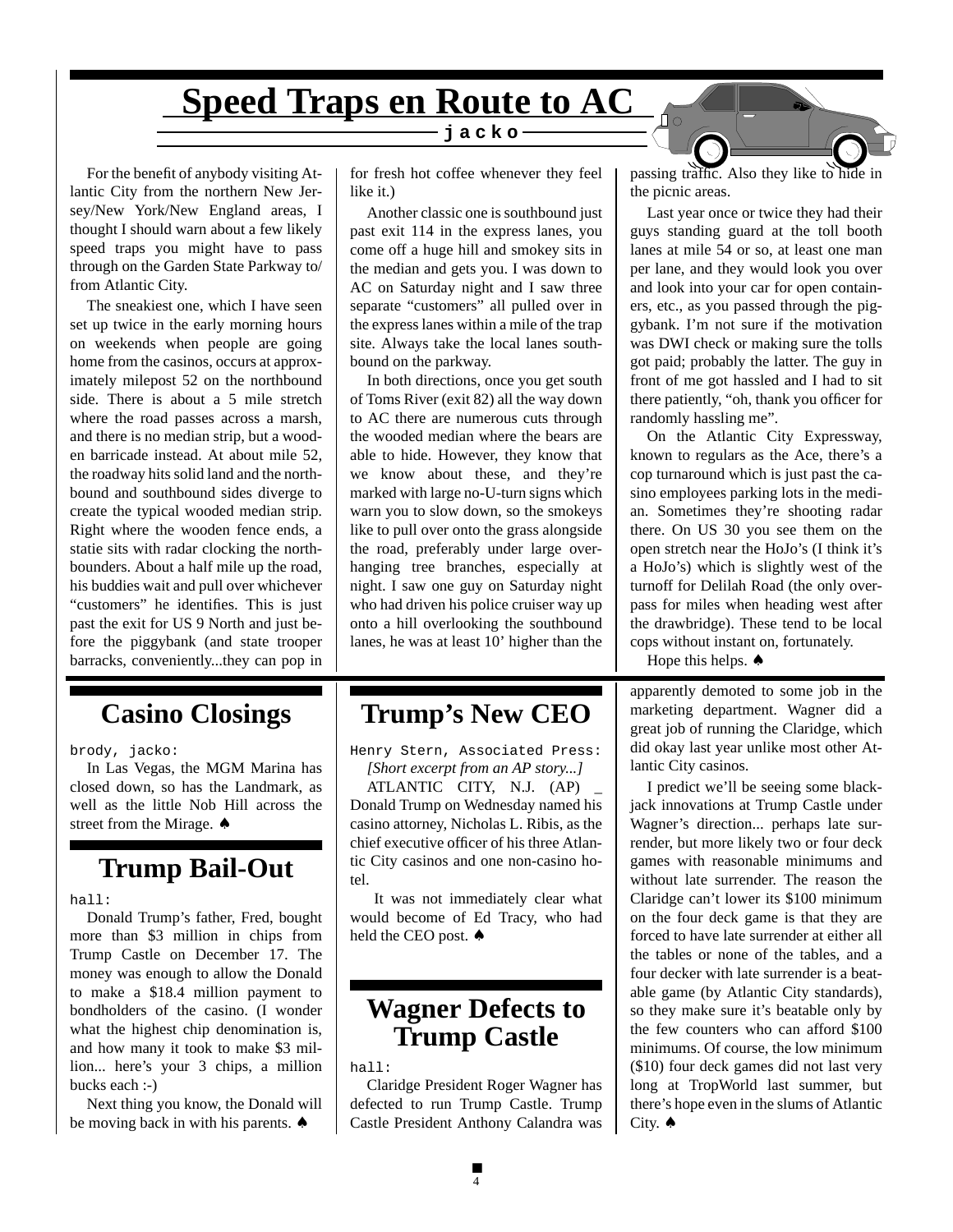## **So You Wanna Be a Gambler**

#### irwin:

Flipping through the channels tonight, I caught our favorite, John Patrick, on FNN (Financial News Network) hawking his wares. During one of the many plugs for his video tapes, there is a clip of someone *hitting* a pair of Aces against a dealer's Jack. That requires a count of –10, in which case you shouldn't even be at the table. The player received a 5; they didn't show it, but no doubt he stood.

In between plugs, Patrick would wow us, the listening audience, with his gambling knowledge, if not his good math. He used 11 chips to split \$100 into 10 groups of \$10, each chip being \$10.

Sheesh. The show "So You Wanna Be a Gambler" evidently airs at 12:30am on Sunday mornings on FNN.)

#### Saturday Night Live:

[*This is a skit from a November show, of SNL, which was reshown in March.]*

Stan Duffy's "Gambling to Win"

[Scene: roulette table with dealer and Stan Duffy in a white turtleneck. A cocktail waitress brings in a new drink.]

My technique of winning at gambling is about two basic principles: money management and discipline. It's important to set a win goal and a loss limit. And when you reach that win goal, you gotta have the discipline to walk away. You gotta learn how to quit. You gotta always walk away with somethin'.

All right. Now let's say I walked into the casino with a bankroll of \$100, and from that I won \$60, which I actually just did. I'm going to take my original bankroll of \$100, and I'm gonna stick it in my pocket, and I'm gonna leave it alone. I gonna to pretend it's not even there, 'cause you always gotta walk away with somethin'. All right, so rule #1: *Never dip into your bankroll.*

Okay, now I'm going to play conservative with my \$60 winnings, and that's how I want you to play. Oh, and another thing... little perk about the casinos... as long as you're gambling, you always get free drinks. [Sips drink.]

All right. I'm going to take 25% of my winnings or \$15 - I'm going to place it on black. There's all different kinds of ways of winnings at roulette.

[Order screen pops up, and announcer speaks... *Stan Duffy's video tape "Roulette: How to Win" has taught thousands of gamblers how to win at roulette. Send \$39.95 to*

*Stan Duffy's Casino Survival Kit. Visa or Mastercard accepted.*]

Okay, I've been here for a while. I've lost my \$60 winnings, but I'm still playing. Did I dip into my bankroll? Yes, I did... and I'm not proud of it. But remember rule #2: *What the hell, how often do you make it to Vegas?* Am I right?

All right. [Waitress brings another drink.] Oh, thank you very much. Now I'm going to take 50% of my original bankroll, all right, and I'm going to place it on 24 black. Why? Because my mechanic is 24 and an afroamerican - I think there's something there. All right. I'm gonna, I'm gonna leave the rest of my bankroll in my pocket, and I'm going to pretend it never existed, 'cause you always gotta walk away with somethin'. Plus, I'm still taking advantage of the free drinks. [Sips drink, while dealer takes chips away.]

Okay. Okay. My number didn't come up, but we're still in the game. Why? Because I still got \$50 left from my original bankroll. [Digs into pocket.] I almost forgot it was in there!

I'm going to take \$40 of it and I'm going to put it on the red. Why? 'Cause I have a hunch. Rule #3: *Always follow your hunch.* Now, you notice that I'm saving \$10. Why? 'Cause you always gotta walk away with somethin'. I'm going to save that \$10 for food, lodging, and transportation. I'm going to put it back in my pocket - it's not even here, okay? It doesn't even exist. Okay. Let's see what happens.

[Order screen pops up and announcer speaks: *Stan Duffy's video tape "Casino Buffets: How to Sneak In" has helped scores of unlucky gamblers return to the tables on a full stomach. Order your tape now.*]

 It's 4 o'clock in the morning. I won twenty dollars, but then I got a little excited, a little sloppy, and I lost it - including the \$10 I was saving for food and lodging. But it's okay - I took out a loan of \$150 from a guy named Sal. Interest rates are very high - but it's okay - I know I'm going to win big tonight - it's not even a question. I know what I'm doing. He's gonna get his money back. It's going to be all right. Okay.

[Order screen pops up and announcer speaks: *Stan Duffy's video tape "Hiding and Creating an Alias" has helped hundreds of unlucky gamblers disappear without a trace. Order your tape now.*]

Okay. I lost everything, but I still have a drink, and if I look like I'm still gambling, I can probably still get free drinks. Rule #6: *Look like you're still gambling - get those free drinks.* I'm walking away with somethin'.

[Order screen pops up and announcer speaks: *Stan Duffy's video tape "Alcohol and Gambling: Why you can't quit - not now anyway" Order today.*]

hall:

Guess whom I saw at the Claridge in Atlantic City on a recent Friday night? Yep, *the* professional gambler (or is it *the* professional scam artist) John Patrick! I was just entering the casino, about to check out the shuffles and penetration on the blackjack tables, when a guy right in front of me shouted "Mr. Patrick!" I turned to see where he was running over to, and there I saw John Patrick. He is over 6' tall and has grayish longish hair, kind of a 70's over the ear unkempt hairstyle.

The guy who talked to him evidently had recently met him and was getting his card or something. He walked away with his wife saying something like "He's really something, huh? Knows his stuff."

 I wonder whether late surrender or John Patrick (or a combination of the two) causes the most strategy mistakes by players there at the Claridge? Snyder wrote in an issue of Blackjack Forum that John Patrick flunked his own blackjack quiz on surrender strategy in his own newsletter. Patrick has produced lots of error-filled books and videos.

The Claridge has John Patrick on hand in a hotel suite, in case you ever feel the need to tell him what a shmuck he is. ♠

### **War and the Casinos**

hall:

On January 16, gamblers in Nevada were apparently unphased by the war in gulf. Most of them were not staying glued the televisions in the bars or their rooms, and were instead gambling away as usual.

As the war continued, Nevada casinos started to suffer terribly, with people afraid to fly and gamblers spending more time in front of the tube.

American West airlines offered 1/2 off fares, with no restrictions on travel time. Since their hub is Las Vegas, this meant dirt cheap trips to Las Vegas. The fare for Newark to Las Vegas, direct, was \$150. Several other airlines scrambled to match their fares. However, all the discounts lasted for only three days. I hope you got your tickets... I've got mine! ♠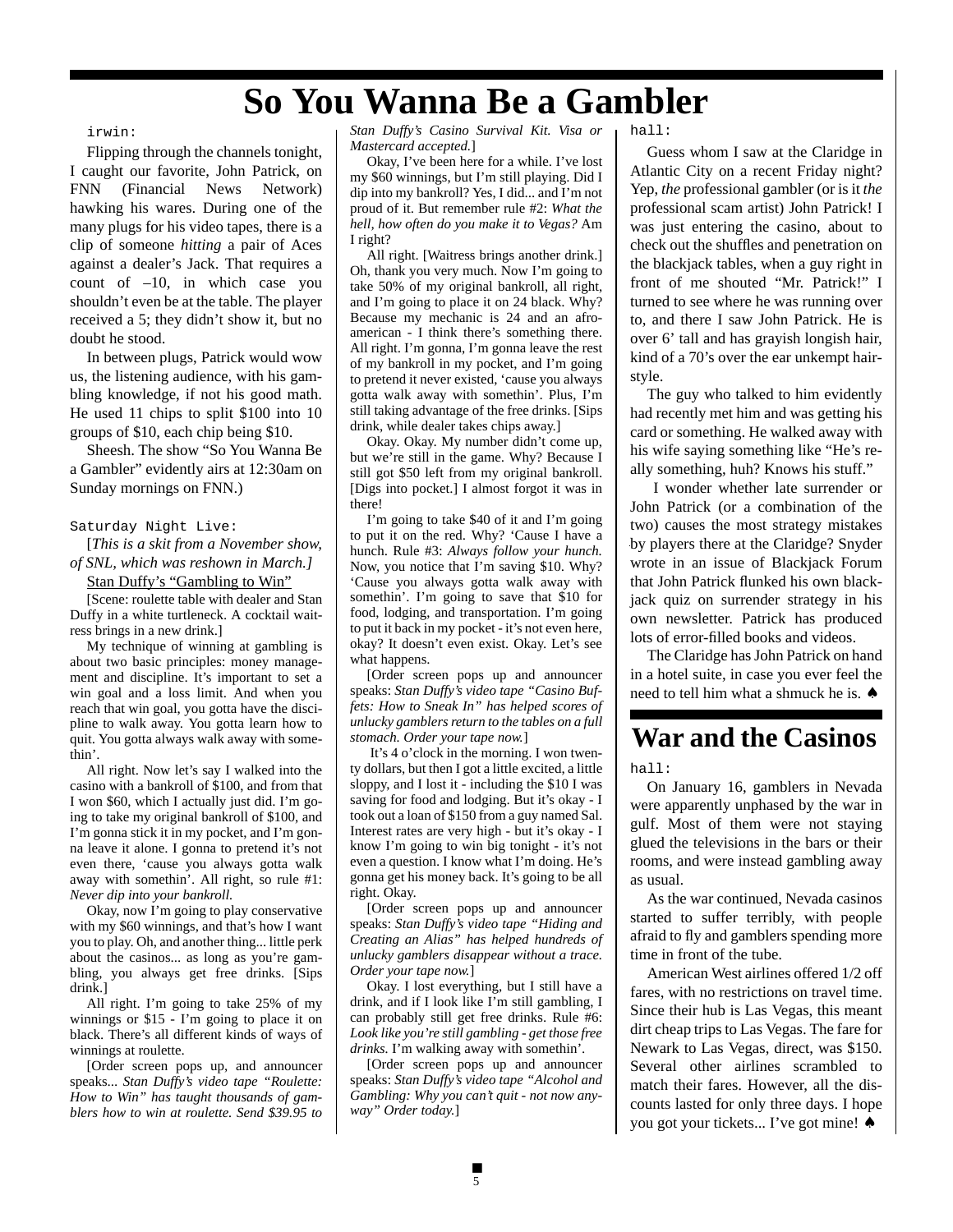### **BLACKJACK IN ARUBA Michael Hall**

18 miles off the coast of Venezuela, Aruba is one of the Netherland Antilles desert islands (though it now has its own government.) Cacti, sand, and lizards are everywhere. During the day, there's plenty of sun in which to get a tan, go for a swim, and snorkel or scuba. In the main town, Oranjestad, there's some good shopping at fairly low prices and no sales tax. During the evening, there is not much to do except hit the casinos.

 There are 8 casinos in Aruba, and all except the Alhambra and the Crystal Casino are located in the high rise hotels. The Alhambra casino is located next to the Divi Divi hotel (where I stayed) and the Crystal Casino is located next to the Sonesta hotel in town. The other casinos are located at the Hyatt, the Holiday Inn, the Concorde, the Aruba Palm Beach, the Americana, and the Golden Tulip. Most of the casinos do not open table games before about 7 pm, but they stay open until 3 or 4 am.

 All blackjack games are 6 decks. \$5 is the normal minimum (sometimes \$2, \$3, \$10, \$25, \$50, \$100), and the normal maximum is \$500. Between 2/3 and 3/4 of the cards are dealt before reshuffling.

 The table on the next page summarizes the conditions at each casino. Note that the Golden Tulip's casino has one table with the under/under bet option. The best blackjack conditions were at the Concorde, Crystal Palace, and the Golden Tulip. The Hyattis worth a look, if they improve their penetration.

The shuffles at most of the casinos are trackable. You can even find a straightforward full riff shuffle here (unplayed cards placed on top of discards first, pile cut in two, 1/2 or 1/3 deck picks from each, several riffs and strips for each pair of picks.)

The dealers are, for the most part, fairly fast and very error prone - an ideal combination, since you get in many hands per hour and have an elevated win rate. I was overpaid (usually double paid) on a dozen occasions in 21 hours of total playing time. Always place your



**A suspicious-looking character outside Aruba's Crystal Casino**

next bet as soon as possible; if the dealer busts your spot may get paid even if you have no cards!

Once at the Concorde, I was dealt 3 and 5, and I hit twice to get two 7's for a total of 22. The dealer passed me by without taking my cards and my bet. Of course, I said nothing. The player to my right (who turned out to be a dealer at the Hyatt) said something in Spanish to the dealer, who counted my total out-loud in Spanish and arrived at 21. Whew. The player again argued with the dealer, who again counted out the cards to get 21 once more. A minor miracle. (I had a few words with that player after the round.) The same dealer made mistakes in my favor on three other occasions.

The general atmosphere of the casinos is light and jovial. No pit boss ever caught a mistake made in may favor, even when they were watching. I encountered no heat with my 1-10 spread. Often casinos will have Latin bands playing, with the dealers and bit bosses moving their hips to the beat.

The mix of Spanish and English used at the tables is amusing, but sometimes problematic. One should introduce oneself when presented with a new dealer, just to let them know what language you speak.

 Late in my trip, I discovered an odd rule. When explaining the rules, almost all the casino personnel said that a player will only lose the original bet if the dealer has blackjack. (Yet, of all the casinos, only the Hyatt dealers deal themselves hole cards.) However, the truth is that if you bust a split hand (or doubled hand if you're masochistic), and the dealer has blackjack, then you lose the busted hands plus one more. This sounds somewhat horrifying, since the European "dealer's natural takes all" rule costs the basic strategy player 0.11%, but I would estimate that this "dealer's natural takes busts" rule costs less than 0.01%. The reason is that it only affects your play of 8-8; don't split 8's against 10 or ace. You can still split aces against 10 or ace, since you only get one card apiece and thus can't bust them. Never split anything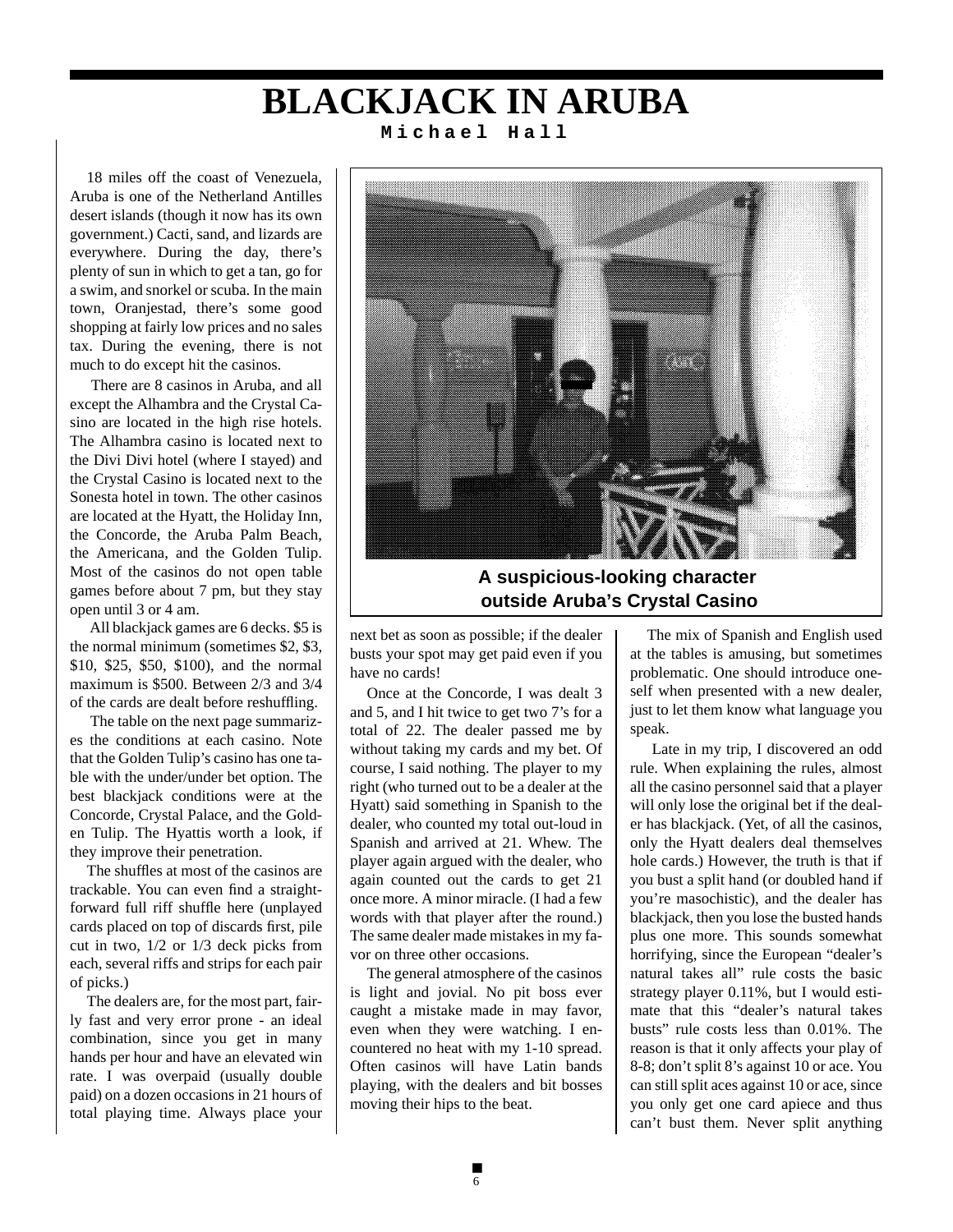else against 10 or ace, even if the true count would normally justify such a strategy variation.

 Since there are no \$2.50 chips at any of the casinos, odd bet blackjacks are paid off using an "imprisoned" chip. Always bet even amounts, to avoid the imprisoning altogether.

 Most of the hotels cater to stupid American tourists, with the Divi Divi being a notable exception. I loved the Divi Divi, but if you are going to Aruba for blackjack, then I would suggest staying at one of the high-rises, because the blackjack at the Divi's Alhambra casino stinks, and it can take a lot of time to catch taxis. The only high-rise hotels that I liked were the Aruba Palm Beach and the Hyatt. The Americana and Holiday Inn were gross in comparison. ♠

### **Blackjack Confidential**

Editor and Publisher: Eddie Olsen Price: \$10 (sometimes \$25 or \$50) Subscriptions: \$55/six months \$99/year, \$190/two years. (10 issues/year)

Address: Blackjack Confidential Publishing 513 Salsbury Rd. Cherry Hill, NJ, 08034

The December 1990 issue has articles on Olsen's TARGET 1990 money management advise, the gambling atmosphere in Laughlin, the Over/Under 13 bet coming to Atlantic City, Merv Griffin's Resorts future offering of 5 Card 21 2-1 payoffs and blackjack 8-5 payoffs, and riverboat gambling in Iowa and Illinois. Each issue has more gambling industry general statistics and news than any other blackjack magazine. 28 full size pages, 11 by 17" folded and stapled magazine style with glossy finish.

### **Summary of Blackjack Conditions in Aruba**

| CASINO       | #<br><b>TABLES</b> | <b>SHUFFLE</b><br><b>POINT</b> | <b>BETTING</b><br><b>RANGE</b> | <b>DOUBLE</b><br>ON | DAS | HIT<br>SOFT <sub>17</sub> |
|--------------|--------------------|--------------------------------|--------------------------------|---------------------|-----|---------------------------|
| Alhambra     | 12                 | 70%                            | 3,5-300                        | 10,11               | Yes | Yes                       |
| Americana    | 8                  | 70%                            | 5-500                          | any                 | No  | Yes                       |
| Concorde     | 9                  | 78%                            | 2,5-500                        | any                 | Yes | Yes                       |
| Crystal      | 6                  | 72%                            | 5-500                          | any                 | No  | Yes                       |
| Golden Tulip | $8*$               | 66%                            | 5-500                          | any                 | No  | Yes                       |
| Holiday Inn  | 7                  | 68%                            | 5-500                          | any                 | No  | Yes                       |
| Hyatt        | 10                 | 66%                            | 5-500                          | any                 | No  | No                        |
| Palm Beach   | 4                  | 66%                            | 5-300                          | any                 | Yes | Yes                       |

\* One of the tables at the Golden Tulip has over/under.

Note: all casinos use six decks, deal face up, and don't peek. Only the Hyatt dealers take hole cards; European no hole card rule is not in effect anywhere, but you may lose busted hands if the dealer has blackjack. All casinos allow up to 3 splits. The number of tables and shuffle point in the above table are approximate.

### **Other Voices Michael Hall**

### **Blackjack Forum**

Editor and Publisher: Arnold Snyder Price: \$7.50 Subscriptions: \$30/year (4 issues/year)

Address: RGE 414 Santa Clara Ave. Oakland, CA 94610

The December 1990 issue has articles on the effects of realistic shuffles and new decks of cards, a summary of the Eighth International Gambling Conference, an update on the possibilities of beating roulette, blackjack in Japan, blackjack in London, and a review of the book "Card Counting for the Casino Executive". Each issue has more straight facts about casino blackjack conditions than any other blackjack magazine (i.e., statistics on penetration, # tables, rules, # decks, betting limits for just about every casino). 50 half size pages, 8 1/2 by 11" folded in half and stapled magazine style with card-stock cover.

### **Blackjack Monthly**

Editor: Robert Gates Publisher: Richard Canfield & Associates Price: \$7 Subscriptions: \$60/year, \$110/two years (12 issues per year)

Address: Richard Canfield & Associates Post Office Box 2830 Escondido, CA 92033

Like every issue, the January 1991 issue has mostly casino observations, many of which disagree with my own observations. It is lean on actual statistics such as penetration, number of tables, rules, etc. Instead it uses a "star" system of ratings with text describing anything new at each casino. 10 full size pages, 8 1/2 by 11" stapled in corner.

♠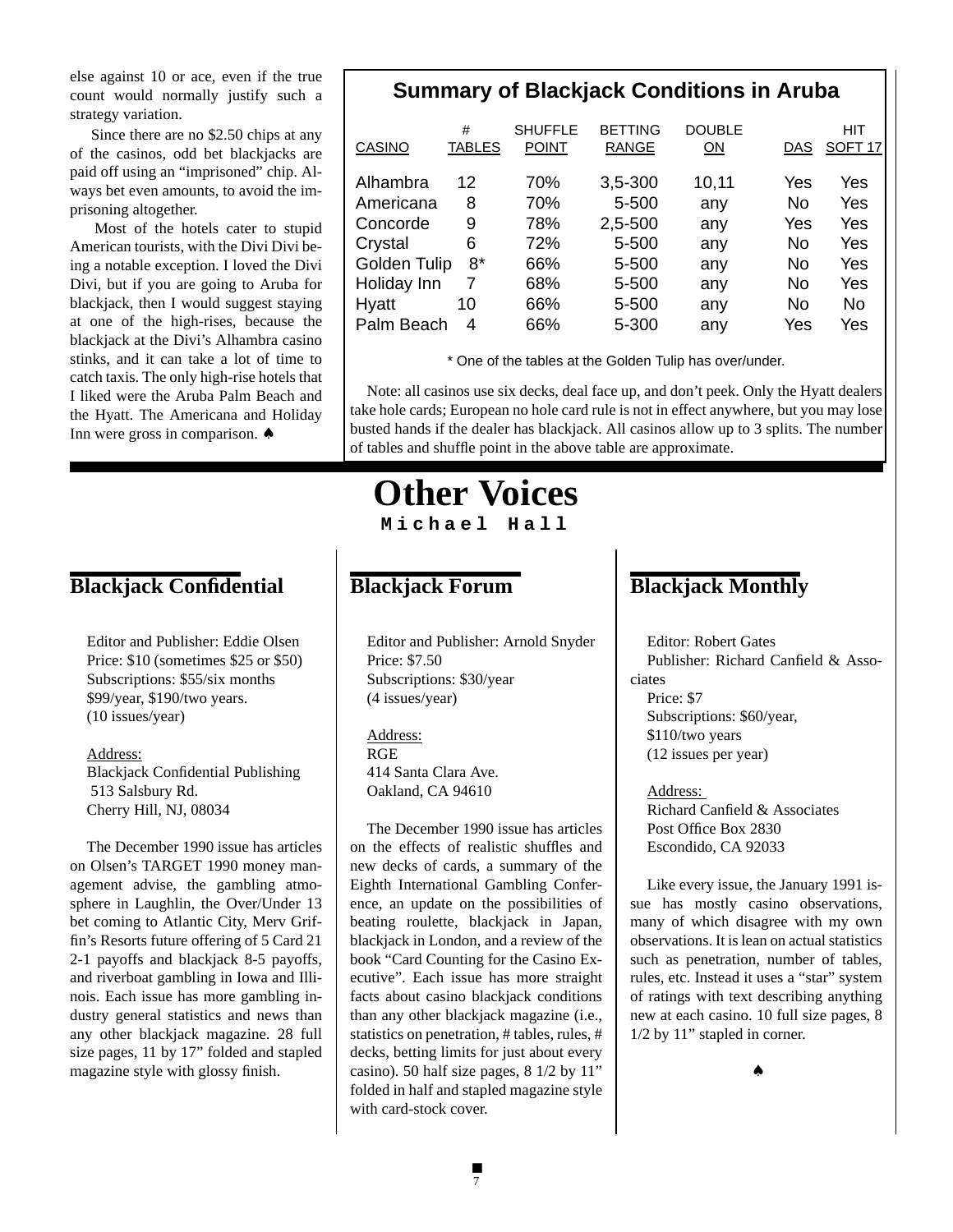# **Basic Strategy for Double Exposure**

**wilding, markd, and hall**

Double exposure is a blackjack variant where the dealer's hole card dealt face up. The first casino to offer it was Vegas World in October of 1979. Today, you can find double exposure at many casinos. In Las Vegas, you'll find it at Lady Luck, Vegas World, Aladdin, Little Caesar's, Marina, Sahara, and Fitzgerald's. In Reno, you'll find it at the Peppermill, Circus Circus, and the Sundowner. Most casinos deal double exposure from 6 deck shoes.

You get to see both the dealer's cards before making your play, but then the dealer wins pushes and blackjacks pay even money (but at most casinos your blackjack wins against a dealer's blackjack instead of pushing.) Many hit soft 17. Lady Luck allows you to double on

### **Double Exposure Standing and Hitting**

Against hard 4 stop on hard 12 or soft 19 Against hard 5 stop on hard 12 or soft 19 Against hard 6 stop on hard 12 or soft 18

Against hard 7 stop on hard 17 or soft 18 Against hard 8 stop on hard 16 or soft 19 Against hard 9 stop on hard 16 or soft 19 Against hard 10 stop on hard 15 or soft 19 Against hard 11 stop on hard 14 or soft 18

Against hard 12 stop on hard 12 or soft 18 Against hard 13 stop on hard 12 or soft 18 Against hard 14 stop on hard 12 or soft 18 Against hard 15 stop on hard 12 or soft 18 Against hard 16 stop on hard 12 or soft 18

Against soft 12 stop on hard 13 or soft 19 Against soft 13 stop on hard 13 or soft 19 Against soft 14 stop on hard 12 or soft 19 Against soft 15 stop on hard 12 or soft 19 Against soft 16 stop on hard 12 or soft 19 Against soft 17 stop on hard 18 or soft 18

"Stop" means hit if and only if your hand total is less than the number listed; stand when your total is equal to or more than the number.

any first 2 cards. Most other places allow doubling only on 9,10, or 11. At Fitzgerald's, if you double on ace-8, they force you to count the ace as 1.

Below is the proper doubling and splitting basic strategy as well as the standing and hitting basic strategy, found by our computer analyses. In the doubling and splitting table, "P" stands for split, and "D" stands for double. First see if you should split, then double, then hit or stand. If the dealer has a standing hand, then you should hit until you beat him or bust.

Since blackjacks do not pay 3 to 2, you should not use a counting system that counts aces as negative. Hi-Opt I (3-  $6 = +1$ ;  $10 = -1$ ;  $2, A = 0$ ) is an acceptable system, but High-Low  $(2-6 = +1; 10, A =$ 

 $-1$ ,  $7-9 = 0$ ) is not.

Wong's chapter on double exposure in *Professional Blackjack* remains the acknowledged source on card counting for double exposure. Unfortunately, the strategy adjustments and other figures that Wong provides are for High-Low.

According to Peter Griffin's *Theory of Blackjack*, each Hi-Opt I true count point in double exposure is worth 0.8%, as opposed to the 0.5% in normal blackjack. Thus, card counting is actually more effective in double exposure, and you can potentially make more money. Beware: poor rules or large numbers of decks can negate the advantage of double exposure. Yet, some indian reservations offer double exposure games with positive basic strategy expectations! ♠

### **Splitting and Doubling Double Exposure**

### **Dealer's Hand**

|               |                                                                                                         | $\overline{4}$ | 5 <sup>1</sup> | 6 <sup>1</sup> | $\tau$       | 8 |   | 9 10 11 | 12             | 13             |                |                                                                      | $14$ 15 16 17  |              |              |   |              | 18 AA A2 A3 A4 A5 A6 |   |              |   |
|---------------|---------------------------------------------------------------------------------------------------------|----------------|----------------|----------------|--------------|---|---|---------|----------------|----------------|----------------|----------------------------------------------------------------------|----------------|--------------|--------------|---|--------------|----------------------|---|--------------|---|
|               | 4                                                                                                       |                |                | P              |              |   |   |         | P              |                |                | P PD PD PD                                                           |                | $\mathbf{P}$ |              |   |              |                      |   |              |   |
|               | 5                                                                                                       |                |                |                |              |   |   |         |                |                | $\mathbf{D}$   | $\mathbf{D}$                                                         | D              |              |              |   |              |                      |   |              |   |
|               | $\overline{6}$                                                                                          |                |                | $\mathbf{P}$   |              |   |   |         | $\mathbf{P}$   |                |                | P PD PD                                                              | PD             | ${\bf P}$    |              |   |              |                      |   |              |   |
|               | $\overline{7}$                                                                                          |                |                |                |              |   |   |         |                |                | D              | $\overline{D}$                                                       | $\mathbf D$    |              |              |   |              |                      |   |              |   |
|               | 8                                                                                                       |                |                | $\mathbf P$    |              |   |   |         | PD             | PD             |                | <u>PDPDPD</u>                                                        |                |              |              |   |              |                      |   |              |   |
|               | 9                                                                                                       |                | D              | $\mathbf D$    |              |   |   |         | D              | D              | $\mathbf D$    | $\overline{D}$                                                       | D              |              |              |   |              |                      |   |              |   |
|               | 10                                                                                                      | D              | D              | D              | D            | D |   |         | D              | D              | $\mathbf{D}$   | $\overline{D}$                                                       | D              |              |              |   |              | D                    | D | D            |   |
|               | 11                                                                                                      | $\overline{D}$ | $\overline{D}$ | $\overline{D}$ | $\mathbf{D}$ | D | D |         | $\overline{D}$ | $\overline{D}$ | $\overline{D}$ | $\overline{D}$                                                       | $\overline{D}$ |              |              |   | D            | D                    | D | D            |   |
|               | 12                                                                                                      | $\overline{P}$ | $\overline{P}$ | $\mathbf{P}$   |              |   |   |         | $\overline{P}$ | $\overline{P}$ | $\overline{P}$ | $\overline{P}$                                                       | $\overline{P}$ | $\mathbf{P}$ |              |   |              |                      |   |              |   |
|               | 13                                                                                                      |                |                |                |              |   |   |         |                |                |                |                                                                      |                |              |              |   |              |                      |   |              |   |
|               | 14                                                                                                      |                | P              | P              |              |   |   |         | P              | $\mathbf{P}$   | P              | ${\bf P}$                                                            | $\mathbf{P}$   | $\mathbf{P}$ |              |   |              |                      |   |              |   |
|               | 15                                                                                                      |                |                |                |              |   |   |         |                |                |                |                                                                      |                |              |              |   |              |                      |   |              |   |
| Player's Hand | 16                                                                                                      | $\mathbf{P}$   | $\mathbf{P}$   | P              | P            | P |   |         | P              | P              | P              | $\mathbf{P}$                                                         | $\mathbf{P}$   | $\mathbf{P}$ |              |   |              |                      |   | P            | P |
|               | 17                                                                                                      |                |                |                |              |   |   |         |                |                |                |                                                                      |                |              |              |   |              |                      |   |              |   |
|               | 18                                                                                                      | P              | $\mathbf{P}$   | $\mathbf{P}$   |              | P |   |         | $\mathbf{P}$   | P              | P              | $\overline{P}$                                                       | $\mathbf{P}$   |              | $\mathbf{P}$ |   |              |                      | P | $\mathbf{P}$ |   |
|               | 19                                                                                                      |                |                |                |              |   |   |         |                |                |                |                                                                      |                |              |              |   |              |                      |   |              |   |
|               | 20                                                                                                      |                |                |                |              |   |   |         |                | $\mathbf{P}$   | P              | $\mathbf{P}$                                                         | P              |              |              |   |              |                      |   |              |   |
|               | AA                                                                                                      | $\mathbf{P}$   | P              | P              | P            | P | P | P       | <b>PD</b>      |                |                | $\overline{\mathrm{PD}}\overline{\mathrm{PD}}\overline{\mathrm{PD}}$ | <b>PD</b>      |              |              | P | $\mathbf{P}$ | P                    | P | P            | P |
|               |                                                                                                         |                |                |                |              |   |   |         | D              | D              | D              | D                                                                    | D              |              |              |   |              |                      |   |              |   |
|               |                                                                                                         |                |                | D              |              |   |   |         | D              | D              | $\overline{D}$ | D                                                                    | D              |              |              |   |              |                      |   |              |   |
|               | $\begin{array}{r}\n  \  \, \text{A2} \\ \text{A3} \\ \text{A4} \\ \text{A5} \\ \text{A6}\n \end{array}$ |                |                | D              |              |   |   |         | D              | D              | $\overline{D}$ | D                                                                    | D              |              |              |   |              |                      |   |              |   |
|               |                                                                                                         |                | D              | D              |              |   |   |         | D              | D              | D              | D                                                                    | D              |              |              |   |              |                      |   |              |   |
|               |                                                                                                         |                | D              | D              |              |   |   |         | D              | D              | D              | D                                                                    | D              |              |              |   |              |                      |   |              |   |
|               | A7                                                                                                      | D              | D              | D              |              |   |   |         | D              | D              | D              | D                                                                    | D              |              |              |   |              |                      |   |              |   |
|               | $\frac{A8}{A9}$                                                                                         |                |                |                |              |   |   |         | D              | D              | D              | D                                                                    | D              |              |              |   |              |                      |   |              |   |
|               |                                                                                                         |                |                |                |              |   |   |         |                | D              | D              | D                                                                    | D              |              |              |   |              |                      |   |              |   |
|               | A10                                                                                                     |                |                |                |              |   |   |         |                |                |                | D                                                                    | D              |              |              |   |              |                      |   |              |   |
|               |                                                                                                         |                |                |                |              |   |   |         |                |                |                |                                                                      |                |              |              |   |              |                      |   |              |   |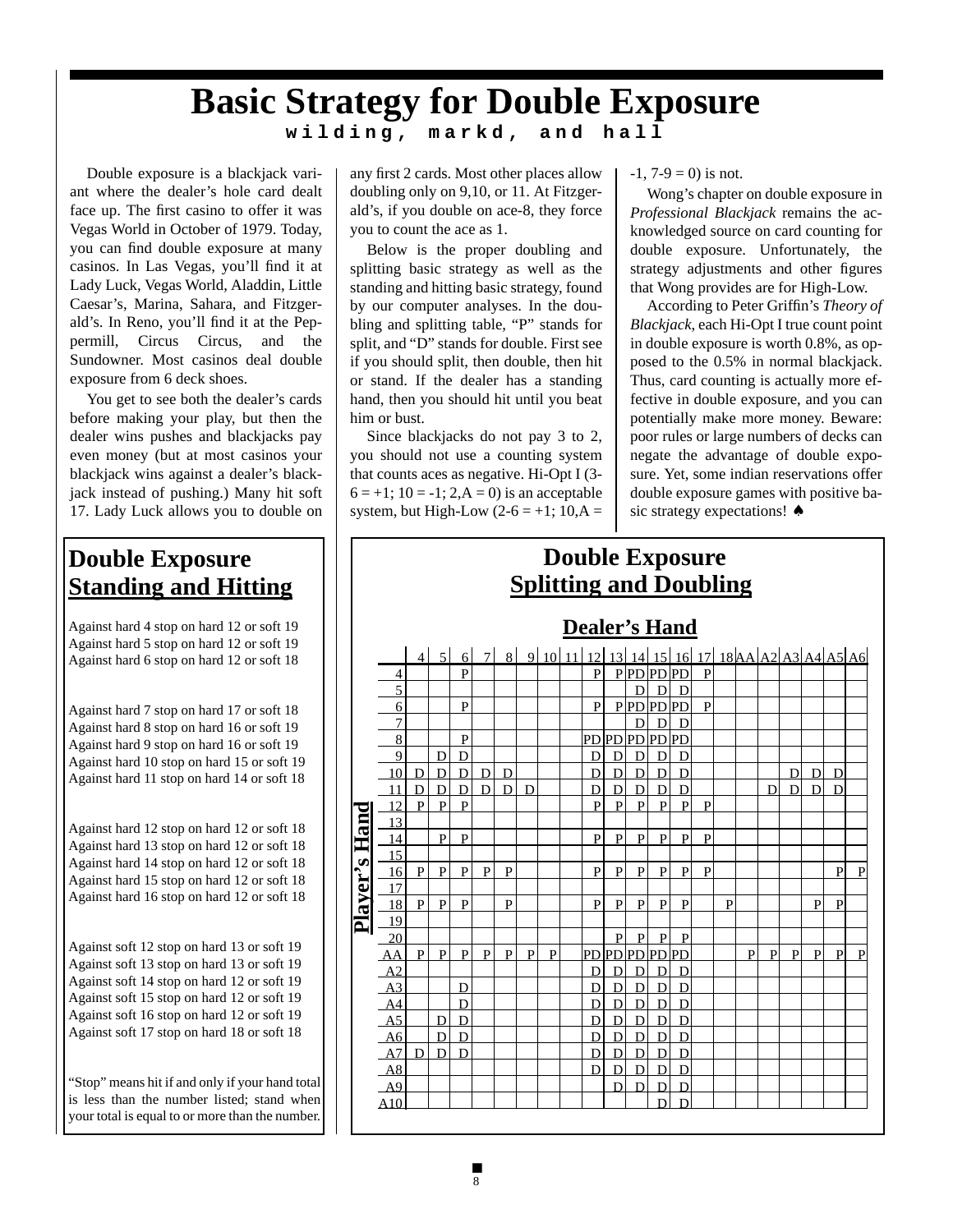# **BLACKJACK CONDITIONS**

*The blackjack conditions here were observed during the months of December and January. The symbols give a summary. Good, so-so, or bad condition symbols refer to casinos that are good, so-so, or bad for normal card counters. This does not necessarily include casinos that are good, so-so, or bad for basic strategists, over/under counters, shuffletrackers, etc.*



#### brody:

All in all, downtown was pleasant. Friendlier dealers, lower minimums, (good for a low budget person such as myself), and the people were just having a better time.

#### *Aladdin*

#### markd:

I looked for places offering double exposure, but it was bleak. I did find double exposure at the Aladdin, but the rules are nothing great. You can't split uneven 10's, you can only double on 9,10,11, and 6-7-8 will pay double only for Spades. Other rules are as the Lady Luck. The table limits are \$2-500.



#### irwin:

 The only casinos from which people whom I know personally have gotten barred are the Barbary Coast, El Cortez, and Union Plaza. Believe it or not, all three of these casinos, as well as the Gold Coast, are owned by the same folks. According to a Mirage dealer my friend knows, these are places to stay away from, for other reasons as well. He says they hate to lose even \$100 to anybody.

#### jacko:

 Managed to beat the Barbary Coast out of a couple hundred bucks without getting barred. So there! :-) Didn't lose any chips in the toilets either.

#### alan:

Counter's paradise. Double-deck, DAS, double on anything, split up to 3 times, 70-80% penetration. Despite its reputation, I played \$10-2×\$100 for about an hour with *no* heat (maybe a little attention from the pit, but this *is* kind of a small place for "black action.")

#### marlon:

Conditions (and waitresses) were good at Barbary Coast, but I just didn't get anything to happen, in either sense.

### *Binion's*

#### brody:

 Binion's was OK, but the dealer's there weren't as nice as other places.

At Bourbon Street, we saw a \$2 minimum game, two decks, strip rules, plus surrender. Before you rush off to Vegas, let me mention that the dealers at Bourbon Street looked like the cast from a prison production of "Chorus Line."

#### *Caesars Palace*

alan:

srt:

Same old Caesars. (Shoes, over/under, you remember.) Big Money is here, although their Olympic Casino still had \$5 blackjack and craps.

### *Circus Circus*

#### srt:

Circus is a madhouse, but we never had any real problems finding a couple of empty seats at a table and never had to sit at first base. The games we played were \$2, two deck games with strip rules.

We sat down and immediately got several favorable decks. Unfortunately, my friend was following my betting a little too closely - on several occasions he changed his bet after seeing my bet - and the dealer shuffled up on us more than once. In fact, Circus dealers were pretty conscientious about shuffling up when the bets jumped. They were also pretty good at suckering me into putting out a bet before deciding to shuffle up. Anyway, that's all in good fun. As long as they aren't doing something ludicrous like shuffling up after two rounds (in a two deck game) I have no complaints.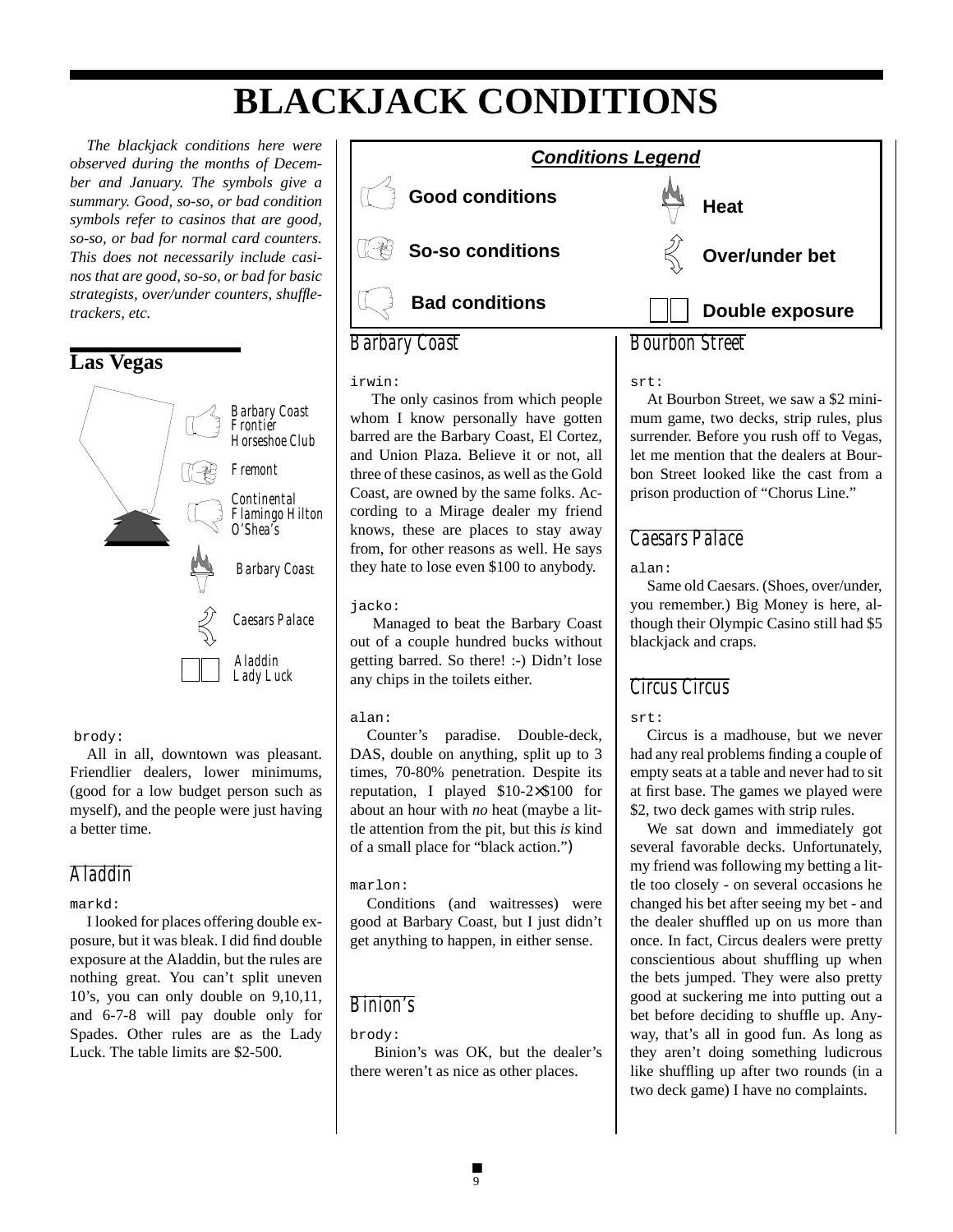#### *Continental*

#### jacko:

 Avoid the Continental. It's a dive. I went there to cash in some match play and couldn't wait to get out of the place.

#### *Excalibur*

#### marien:

 I did have one incident that was kind of interesting at the Excalibur in Vegas. There was one particular dealer who, when she slid the downcard underneath the upcard, she would hold it at a very slight angle for a very brief period of time. I found that if I rested my chin on my arms, which were resting on the table, I had an excellent opportunity to read the card as she placed it on the table. The position I sat in was fairly unnatural, but the fact that I looked like I'd been playing for 40 straight hours gave some excuse for my hunched position. Anyway, I was able to read paint-nonpaint about 70% of the time, with an completely accurate read about 30% of the time. The dealers moved in 20-minutes shifts, and this was the only hand-held deck at the pit, so the total time I was able to spend with this dealer was about 1 hour and 20 minutes.

#### *Flamingo Hilton*

#### loch:

Conditions weren't so hot at the Flamingo Hilton, as penetration was only about 60% on double deckers.

#### jacko:

 The Flamingo has signs saying they'll cash checks for Amex card holders up to their normal cash advance limits, i.e. \$1000 for the green card, \$5000 for the gold card, and whatever the hell it is for the platinum card. Luckily I didn't need to take them up on it this time. Wonder what they do when you don't get the cash back home in time to cover the rubber check?? 1/2 :-)

#### *Fremont*

#### loch:

I was at the Fremont, and this older woman dealer named Karen was dealing the single deck to 85% penetration. I was up \$800 in 2 hours betting \$10 to \$50 per hand. After winning a large bet in the last hand, Karen remarked that she shouldn't have dealt the last hand; she showed me that she had about 6 cards left. But I kept tipping her, and we both were winning.

I left and then came back to the Fremont and there was no Karen in sight. In fact, I couldn't find a game with better than 60% penetration.

Most of the downtown casinos have special 5 player tables for the single deck game and only deal 2 games per shuffle no matter how many players there are. One exception: if there are only 2 players, 3 games will be dealt. So let's see, 5 players plus the dealer times 2 games at an average of 2.5 cards per player... yep 60%. And 2 players plus dealer times 3 games at 2.5 cards... Hmmmm 46% or so. No wonder I lost money.

#### brody:

 I finally got a chance to go Downtown. Pretty wild! My favorite place was the Fremont. A simple casino, not too much flash, and the dealers were *very* friendly. During the week, these were about the only dealers I ever toked. I only believe in toking if you're enjoying yourself. The dealers here were friendly, talkative, and helpful. At the Hilton, they just sorta glared at you...

#### *Frontier*

#### jacko:

 The Frontier seems to have increased the number of single deck tables and changed the remaining shoe games to 6 decks. The single deckers have 7 spots and they deal 2 rounds so good penetration. Doubling only on 9/10/11 and no DAS but stand on 17 and I believe you can resplit and they pay 2:1 on suited Ace/Jack blackjacks (although I saw one clown get one and neither he nor the dealer realized that rule so he got only 3:2). They run right over and ask you your name if you start playing green chips, though. 10x odds on craps.

#### srt:

The Frontier was interesting, with several \$1 and \$2 double deck games (hit only 10,11), but very crowded.

sjporte:

Had a great night at the Frontier, which lasted midnight until 8 AM. Used a \$1-5 bet spread. Double on 10/11 only, but A/J same suit pays 2-1.

### *Horseshoe Club*

jacko:

 Hey guys, I was in the Horseshoe Club over the weekend and guess what they have now?? A four deck shoe!

 OK, before everybody goes into cardiac arrest, let me just mention that they have *one* table with a shoe on it, the other 60-odd tables are still single deck, downtown rules. Maybe they put the shoe there for homesick Atlantic City gamblers.

 Still the winds of change seem to be blowing at the Horseshoe. I also saw players attempt to enter games in middeck and be told by the dealer that they could not play until after the shuffle. This is also definitely a new policy...

 The Horseshoe is the embodiment of the American dream. They have single deck \$1 blackjack, and with a little skill and luck and patience anybody could run a hundred bucks into a hundred thousand there given enough time.

### *Lady Luck*

#### markd:

Lady Luck's min/max bet for double exposure was \$5-1000, but they raised it to \$10 on Dec. 27 for the New year. (It will supposedly go back to \$5 after that.)

#### davidbe:

Lady Luck had approximately 85% penetration on 4 decks at the \$1 minimum tables (with double after any, double after split, split as often as you damn well can.)

### *Las Vegas Hilton*

#### jacko:

The Las Vegas Hilton offers surrender.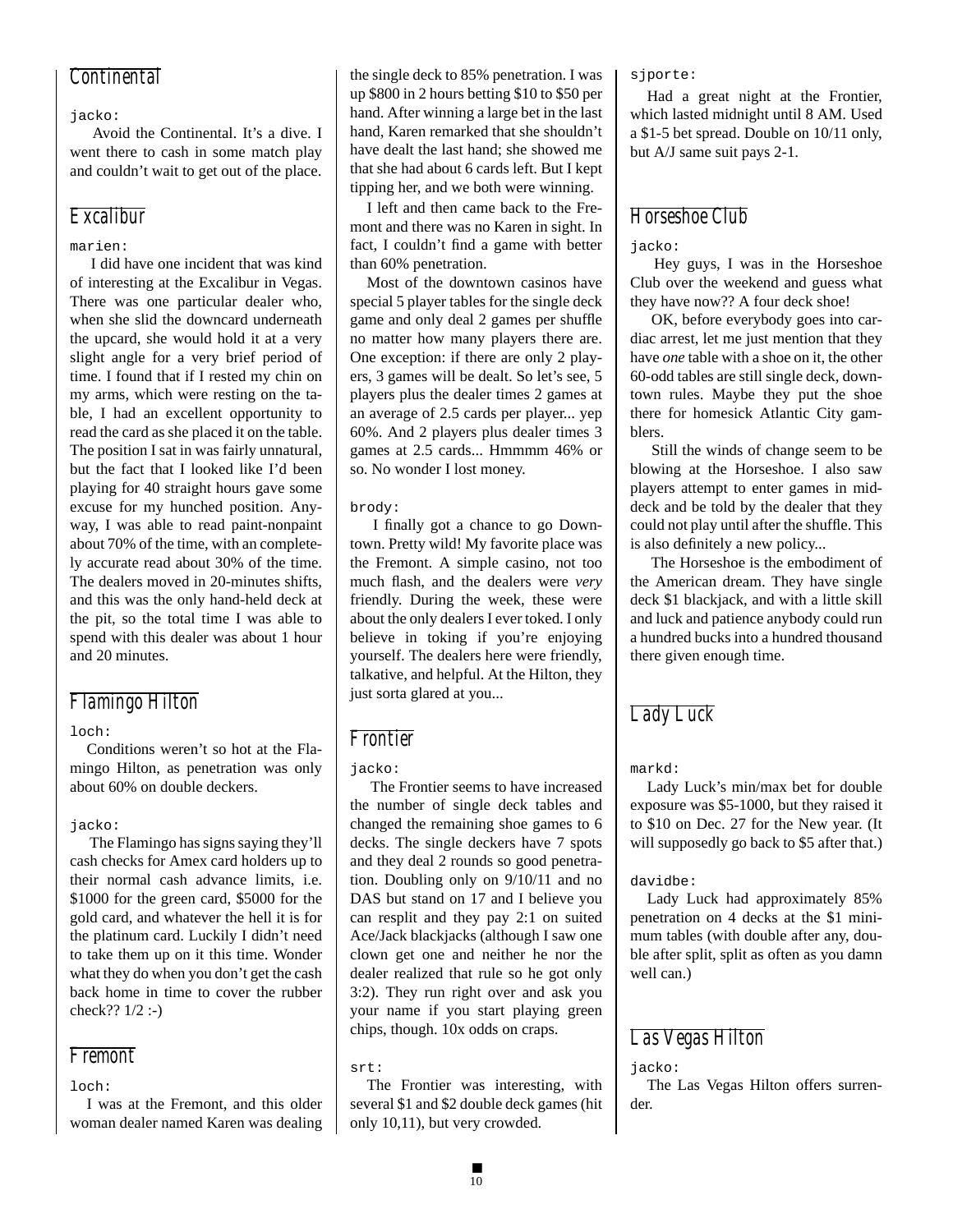#### *Mirage*

#### jacko:

 Learned that the "guarded door" at the Mirage behind the double-deck pit is the "salon" for players with a \$1 million or higher credit line. Let's see, how many Visa cards is that...

#### marlon:

\$5 minimum tables, with dealer standing on any 17, double on any two, double after split, and 2 decks. Also there were \$10 minimum, double exposure shoes.

#### alan:

There appears to be one pit of double deck games with unposted rules. Actually, it's about 6 blackjack tables and 2 Pai-Gow Poker tables. I didn't get a chance to investigate the rules, since the entire pit was \$100 minimum. (This was around New Year's.) In fact, there were only 2 \$10 and about 6 \$25 blackjack games in the place - the rest were \$100, \$500, \$1,000-\$10,000, and ???? (in the lounge in the middle.) Major Money here.

The management, in their infinite wisdom, put a hold on *all* credit lines, requiring *everybody* to update their profiles and be re-approved. The staff were at their wits' end - in some cases downright rude.

#### *O'Shea's*

alan:

As someone mentioned a while ago, they are all 6-deckers now. This place experimented with a single deck, strip rules, early surrender game when they first opened. Oh well.

#### *Riviera*

jacko:

Riviera no longer offers surrender.

#### *Stardust*

irwin:

 I'm not sure if Matt mentioned this or not, but the Stardust has a little contraption on some of the tables to help the dealer check the down card. They merely slide the down card into a holder on the table, and evidently there is a mirror underneath the table, which only the dealer can see. It shows the upper right of the card, which is blank except for the aces, which have the "A" in all four corners. This way, the dealer only knows if the card is an ace or a non-ace.

#### jacko:

 Renovations at the Stardust have entered the casino areas and the place is a mess. I hate that peek-a-boo device.

#### *Tropicana*

#### alan:

Just like a few months ago, blackjack remains mostly an 8-deck game at "The Island of Las Vegas." The single pit of 6 deckers was still there as well - this is a nicer setting anyway, since it borders a bar that is a bit off the main floor. The two terrible two-deck games and the two single-deck games seem to have remained. Even on New Year's Eve, these games remained \$3-\$300.

I had an opportunity to play the single-deck game for quite a long time over the weekend - much to *their* loss :-) The rules are not particularly great, but they will deal two rounds into even a full table  $(2\times8\times2.5 = 40 \text{ cards.})$  Cards were changed about once an hour - and always as the dealer was about to shuffle, not after one round like many places seem to do. Double on 10/11 and no DAS.

Most places seem to assign dealers to their own game, with 1-3 dealers that relieve them when they go on break. The Trop (single-deckers, anyway) runs (long) one-hour shifts, and does not repeat dealers. This presented an occasional advantage, in that the dealer would forget the more restrictive single-deck rules and allow DAS or soft doubles.

We were able to get a dealer to give better penetration. The other counter (I think) at the table came right out and remarked about how the dealer had only dealt the first round a couple of times. A number of us agreed. The dealer defended himself with the "I can't run out of cards..." line, but never dealt less than 2 rounds again. It was all very friendly, and drew no undue attention. For that matter, neither did my \$5-\$150 betting spread (\$10 units, \$5 for *really bad* counts.)



eeg:

 Caesars has over/under bets on a few of the 6 and 8 deck shoe tables.

#### *Harvey's*

eeg:

During December, \$3 minimums, single deck, dealt as close to the bottom as practicality would allow, no burn card, full table. During January, \$5 minimums and this time they were burning the top card. *[Gee, they've really got it rough in Tahoe... to think they now actually burn the top card! Dripping sarcasm - ed.]*



#### *Comstock's*

jacobs:

 I've been told that Comstock's in Reno offers a 2-deck over/under game. I'm sure there are others. Even the six deck over/under games will give about 1.5% advantage if penetration is good, but ordinary single deck games are about this good.

Counting  $+1$  for A, 2, 3, 4 and  $-1$  for tens (Snyder's "Over/Under Count") gives a pretty good count for the over/under games when the over-13 bet is taken if true count  $>= 2$ , and the under-13 bet is taken if true count  $\le$  -5.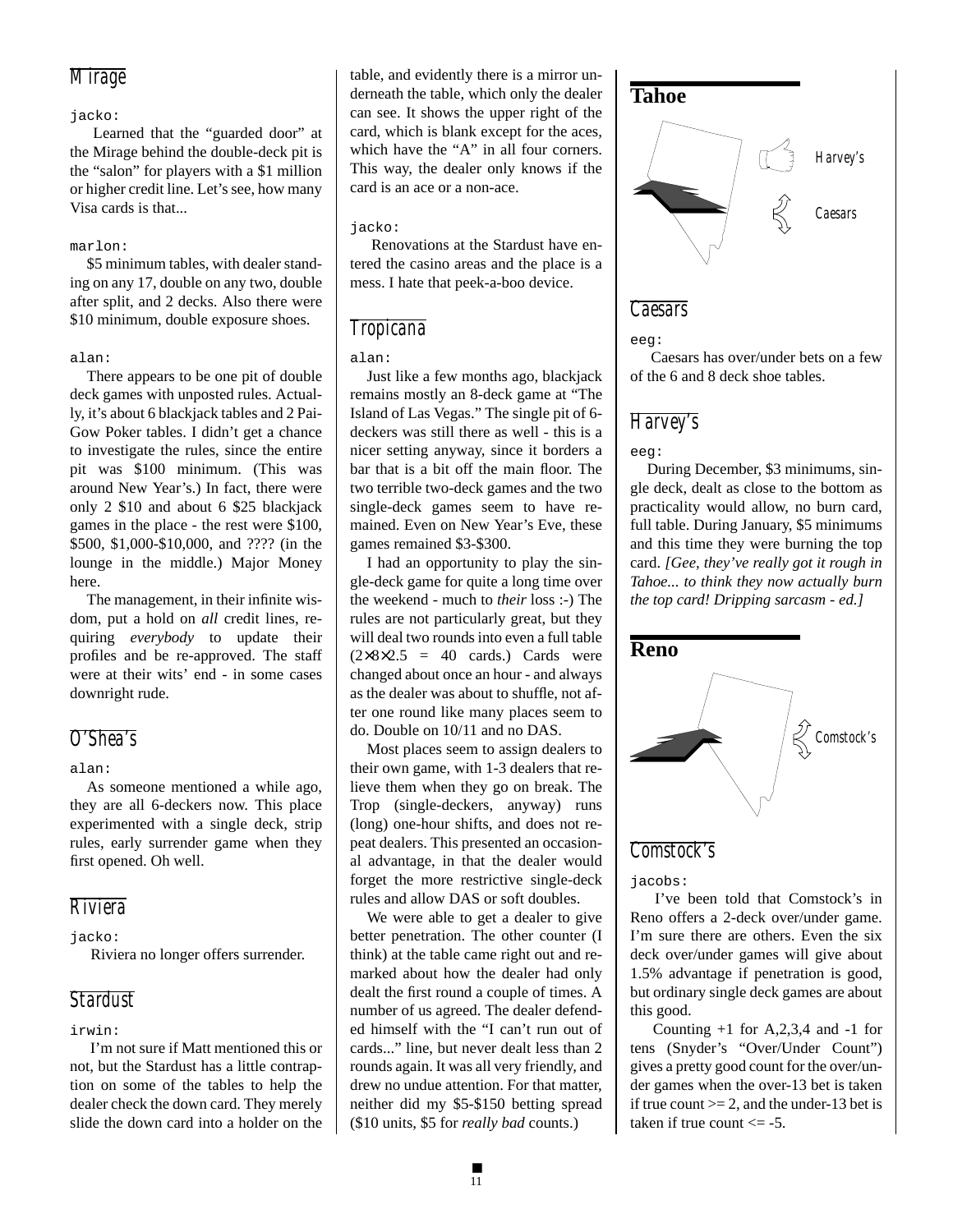### **Atlantic City**



*The whole damn city!*

#### hall:

The chart at right summarizes what I observed during my trip in early January. The columns "Shoe Notches" and "Shuffle Type" might need some explaining.

Notched shoes have lines or slots on the outside of the shoe, allowing the casino to control precisely where the dealer puts the cut card.

There are three main shuffles being used in Atlantic City currently. The Stutter Plus shuffle is a full stutter followed by a full riff. The Criss-Cross shuffle is a five zone shuffle, where picks are taken from the diagonally opposite piles as well as the fifth pile. The Random Pick shuffle is a six zone shuffle with picks from two random piles at a time.

#### jacko:

For "couponomy", **Trump Castle** and **Tropworld** continue to be the most reliable coupon droppers. Get a rating card at these places and give each of them a few hours of play, preferably on multiple visits. Then sit back and wait for the coin coupons to roll in. Also, if you have a rating card/slot card, you should be able to get a room rate of no higher than \$35 any night except Saturday over the next few months in AC.

#### *Bally's Park Place*

#### hall:

Poor penetration; extremely complex shuffle; back-counting is your only hope.

### *The Claridge*

hall:

The Claridge now has glitzy signs in the pits, proclaiming "Surrender." Nice touch, and it shows that late surrender is there to stay. The Claridge's shoes have notches, but I didn't see any dealer use them. No one was playing the \$100 four deck table, so I was unable to observe the penetration; however, this is probably the "best" game in town, if you can afford it, now that the 2-deckers at Resorts are gone.

### *Resorts*

#### jacko:

Resorts has eliminated the one remaining double deck 21 table. Looks like the tremendous financial drain of operating one double deck table with an imposed maximum 1:4 spread finally caught up with them (can you sense the dripping sarcasm?). Resorts has abandoned the stutter shuffle and gone back to their old 6-pile zone shuffle! Most of their dealers are rookies and I'll bet the stutter was causing a considerable loss of playing time and thus a drop in the blackjack win rate. At their 8 deck games Resorts continues to offer about the worst penetration in Atlantic City--at least 2.5 decks cut out of play.

 Craps: only four of their tables offer 5x odds. I was under the impression that they had expanded 5x odds to all their tables, since on a previous visit there was a huge banner at the casino entrance announcing it. Now here's the interesting part: their other dozen or so craps tables offer *double odds*. I seem to recall that 6 months or so ago, they all offered triple odds, same as the Claridge. So it looks like Resorts giveth, Resorts taketh away. It's probably moot, since I observed the 5x odds tables and I only saw one man out of three packed tables who was taking full odds. The other players were mostly low-action players, taking double odds, probably for money management

reasons...losing a few \$25 odds bets would probably knock them out for the evening. (There were 3 \$5 tables and one \$10 craps tables with 5x odds. Friday night around midnight. Saturday afternoon Showboat had a \$3 craps table, but AC was deserted this weekend.)

 In my opinion Resorts has become a master of the bait-and-switch, and I would urge all gamblers, even basic strategy 21 players and craps players, to avoid Resorts.

#### hall:

Stay tuned to Resorts for 5 Card Griffins. If you get exactly 21 on exactly 5 cards, and the dealer doesn't have 21 also, then you get paid 2 to 1. *[See the next issue of 21 NEWS -ed.]*

#### *Sands*

jacko:

Sands changed their shuffle in late December. Looks like a 6-pile zone, but each pick takes a small number of cards from all 6 piles, so it's really sort of a poor-man's stutter. The second pass of the shuffle is a 2 piles into 1 riffle shuffle.

#### hall:

During my visit in mid-January, Sands had reverted to their old 5-pile Criss-Cross shuffle (as opposed to the new shuffle mentioned by Jacko.) I was able to track it with some success, racking up quite a few hours of play on my Sands comp-card to boot.

| Atlantic City at a glance |              |                |                |                |                     |  |  |  |
|---------------------------|--------------|----------------|----------------|----------------|---------------------|--|--|--|
|                           | #            | <b>SHUFFLE</b> | <b>BETTING</b> | <b>SHOE</b>    | <b>SHUFFLE</b>      |  |  |  |
| CASINO                    | <b>DECKS</b> | <b>POINT</b>   | <b>RANGE</b>   | <b>NOTCHES</b> | <b>TYPE</b>         |  |  |  |
| Bally's PP                | 8            | 72%            | 5,10-500       | None           | <b>Stutter Plus</b> |  |  |  |
|                           | 6            | ?              | 25.50-1000     | ?              |                     |  |  |  |
| Claridge                  | 8            | 75%            | 5,10-500       | Yes            | Criss-cross         |  |  |  |
|                           | 6            | 72%            | 25,50-1000     | ?              |                     |  |  |  |
|                           | 4            | ?              | $100-?$        |                |                     |  |  |  |
| Sands                     | 8            | 75%            | 5.10-500       | None           | Criss-cross         |  |  |  |
|                           | 6            | 72%            | 25.50-1000     | None           | Criss-cross         |  |  |  |
| Taj Mahal                 | 8            | 75%            | 3,5,10-500     | ?              | <b>Stutter Plus</b> |  |  |  |
|                           | 6            | ?              | 25.50-1000     | 2              |                     |  |  |  |
| Resorts                   | 8            | 60%            | 5,10-500       | Lines          | Random Pick         |  |  |  |
|                           | 6            | ?              | 25,50-1000     | ?              |                     |  |  |  |
| Showboat                  | 8            | 70%            | 5,10-500       | Lines          | <b>Stutter Plus</b> |  |  |  |
|                           | 6            | ?              | 25,50-1000     | 7              |                     |  |  |  |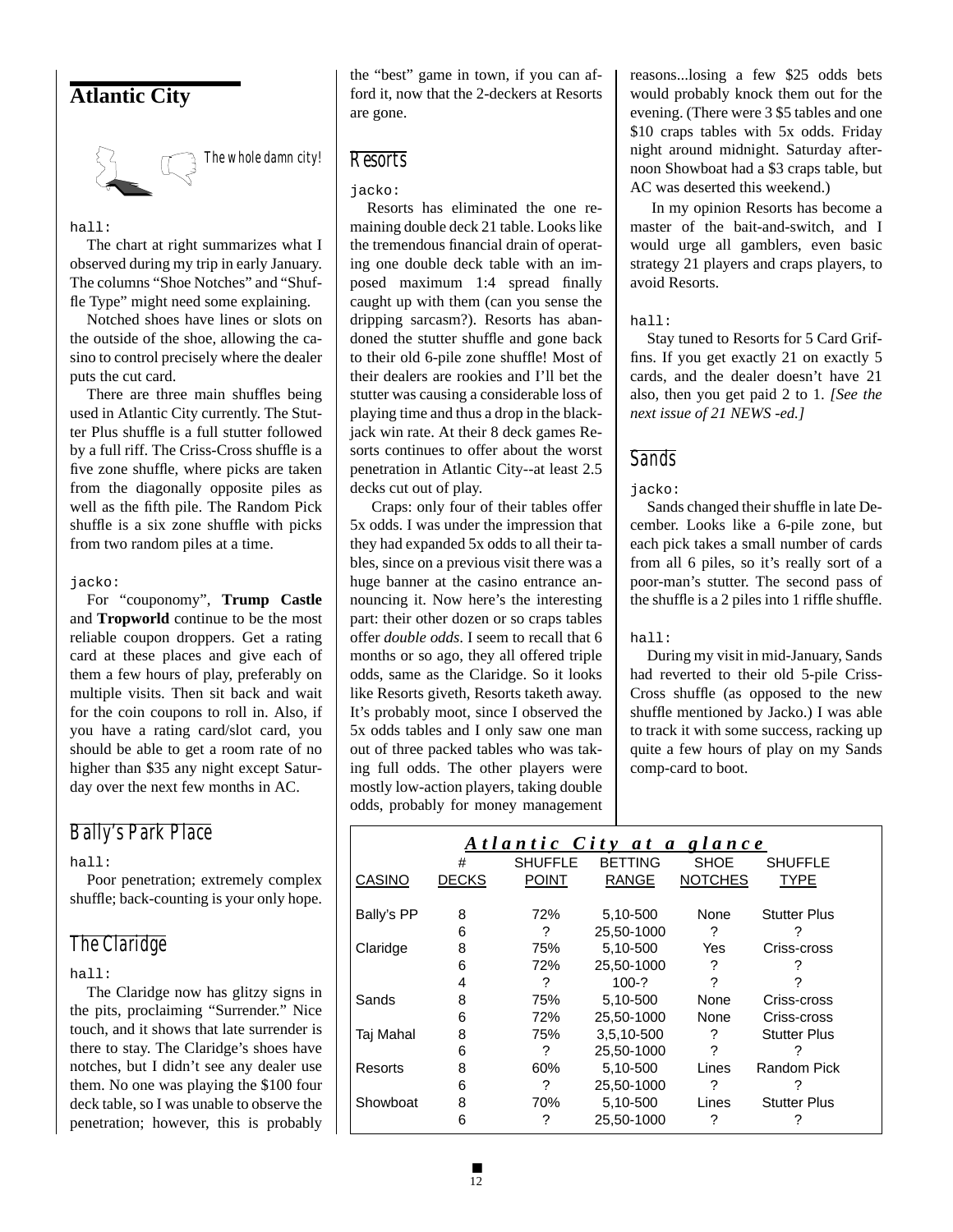#### *Showboat*

hall:

Like Bally's Park Place, but even worse penetration. Don't waste your time.

### *Taj Mahal*

hall:

There was a line for \$3 minimums.

### *TropWorld*

hall:

TropWorld added late surrender late in January. Advanced shuffle-trackers may find the best Atlantic City conditions here.

### *Trump Plaza*

hall:

Trump Plaza also added late surrender during late January.

### *Trump Castle*

stank:

 At Trump Castle (I think that's where it was), there was a sign that \$5 blackjack tables and roulette wheels will be available at all times that the casino is open.

 Sounds like in A/C, \$5 tables are supposed to be the "bargain" that \$1 BJ games and 25 cent roulette wheels are in Las Vegas.



northam:

In Oregon, at least Tillamook County with which I'm most familiar, they deal mostly single deck and double deck. There are a couple of shoes, but most people don't like to play them. For those not familiar, Oregon and Washington both have BJ in some bars--it's a city/ county local option kind of thing. Usually \$10 maximum bet.



petew:

Having just gotten back from an NCL four day cruise on the Southward, I thought I'd share my observations. Southward goes from Los Angeles to Catelina to San Diego (omitted on the 3 day cruise) to Encenada, Mexico, and back to LA.

There are two types of blackjack tables. One is \$3 minimum 6 deck with consistent penetration of about 2/3. Double down on anything, split pairs and 10 values. Second table type \$5 minimum 2 deck. I didn't play this one, so I don't know what the rules were. *[bnkj fvedrghsfedrgkuji - as the editor pounds his head on the keyboard...]*

For roulette, they had rather strange betting rules. 50 cent chips minimum. In order to be the outside (rows, thirds, odd, even, red, black, etc.) the minimum bet was \$3 *each bet*. Playing inside, minimum bet of \$1.50 (3 chips) but placed any way you like.

 I watched this wheel for about 30 spins before playing and noted that only once did it land on the last 1/3 (25-36). There was a distinct pattern to the way the dealer spun the wheel. The ball was always released above the number on which it had previously landed. I started playing a pattern of nine numbers (such as 4 through 12) with various coverages, and turned \$20 into about \$140 in a period of 30 minutes!

This brought up an interesting question. Since a cruise ship is rarely level, could this have a tendency to skew the wheel? While I was playing, I never played the top third, and it only landed there twice. Considering the way the numbers on the wheel are allocated, it doesn't seem reasonable that the ship movement would account for the lack of numbers 25-36 being hit, but who knows?

They also had a brand of caribbean poker and one craps table. ♠



manny:

Released by the Gaming Control Board on 12/26/90, here's the October figures for Nevada Casino Revenue. Once again, it was over \$400M.

Here is the chart comparing last year to this year:

| <b>Nevada Casino Revenue</b><br>by month/year |       |       |  |  |  |  |  |
|-----------------------------------------------|-------|-------|--|--|--|--|--|
| MONTH                                         | 1990  | 1989  |  |  |  |  |  |
| October                                       | 474.1 | 412.3 |  |  |  |  |  |
| 412.1<br>September 482.3                      |       |       |  |  |  |  |  |
| August                                        | 430.6 | 385.7 |  |  |  |  |  |
| July                                          | 452.1 | 412.4 |  |  |  |  |  |
| June                                          | 426.4 | 375.9 |  |  |  |  |  |
| May                                           | 438.6 | 398.4 |  |  |  |  |  |
| April                                         | 439.6 | 381.4 |  |  |  |  |  |
| March                                         | 440.2 | 399.3 |  |  |  |  |  |
| February                                      | 400.8 | 328.6 |  |  |  |  |  |
| January                                       | 433.0 | 373.4 |  |  |  |  |  |
|                                               |       |       |  |  |  |  |  |

SOURCE: Gaming Control Board (all figures in millions of dollars. Revenue is the casino take before expenses and taxes)

At this rate, Nevada is expected to top \$5B for the first time ever. Although figures cannot be broken down into individual casinos, they can be divided into areas.

The Month of October looked like this:

### *Revenue for October by Area*

| AREA           | Oct. 90 | Oct. 89 |
|----------------|---------|---------|
| LV Strip       | \$215M  | \$171M  |
| Downtown \$67M |         | \$63M   |
| Laughlin       | \$37M   | \$31M   |
| Washoe         | \$75M   | \$66M   |
|                |         |         |

Note: The 12 largest casinos on the strip accounted for \$142M of the \$215M in revenues. These casinos are believed to include Caesars Palace, Circus Circus, LV Hilton, Flamingo Hilton, Mirage and Excalibur. ♠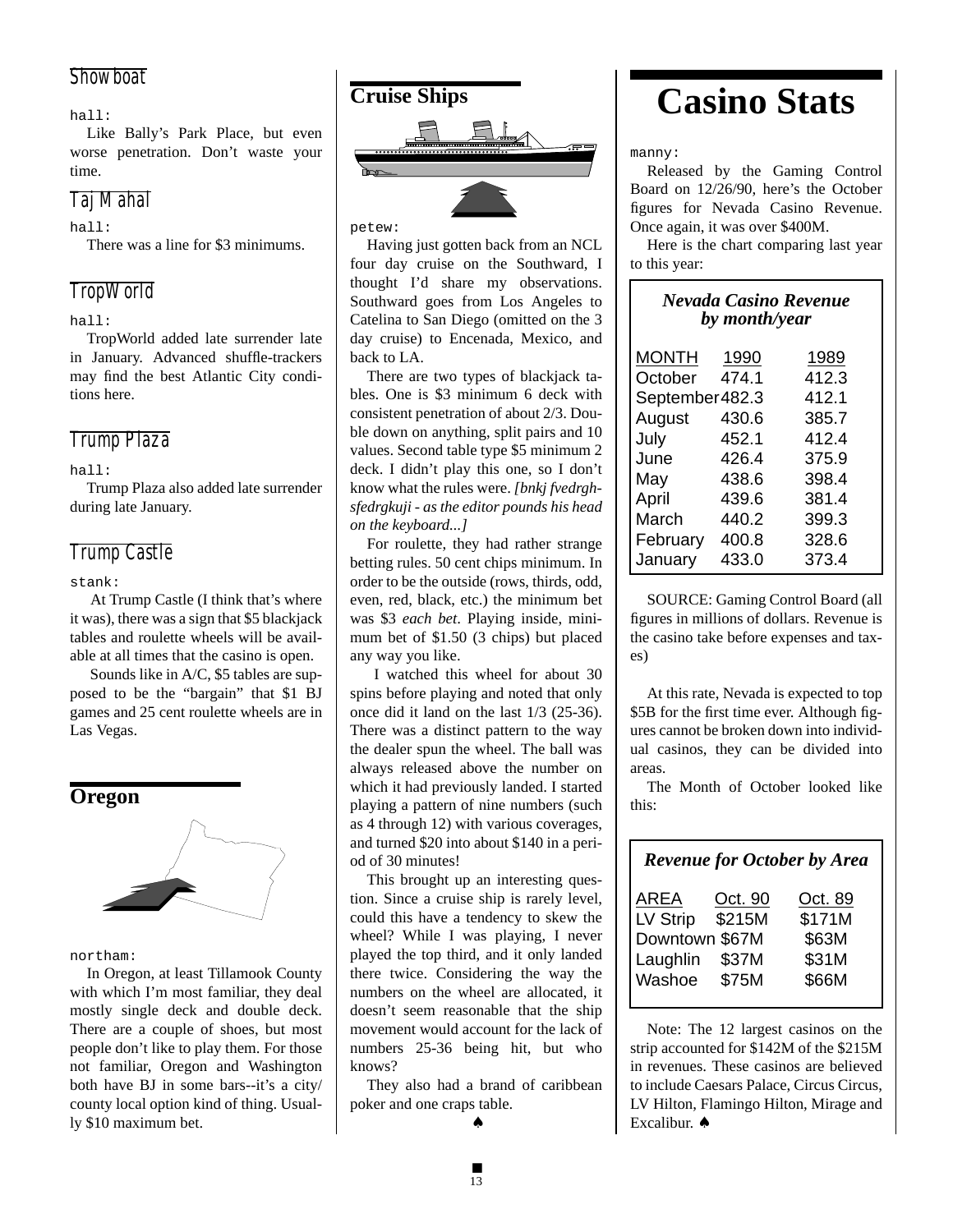# **Packages, Lodging, &Travel**

### **Las Vegas**

#### twhalen:

 I hold in my hands a flyer from the **Dunes** offering \$300 in casino benefits, distributed by "Vacation Invitations," of Las Vegas. Their number is 702-795- 1060.

 The deal: \$2 "registration fee" You get the vouchers over 3 days. You can redeem one per hour. You must redeem them in order. (It says "in sequence"- can you skip some? I dunno.) You can take until midnight to redeem, and you get - I guess - a new book as early as 6:00 a.m. You must be out-of-state.

You get: 12 "buy five get \$6" nickels (\$12) 18 "\$10 free slot play" (\$180) 18 "lucky bucks" \$3 for \$2 bet bj/craps/roulette (\$18) \$36 in free drinks (Boy Howdy!) 3 free pancake and egg breakfasts (\$19.50) Max \$44.25 food value, 50% off coupons for lunch and dinner.

Very strange - I don't quite see how you can do these one an hour, they must be given out in lumps. Any of it valuable? I dunno. I like three for twos, as far as freebies go, and the slot play is probably on a gizmo machine, but at least you get breakfast.

 The registration fee is refunded, by the way.

 I should also mention the **Sands**, which is furnishing my apartment in coffee cups, has a "learn to gamble" package, which goes for \$10 and includes a "strategy wheel" and \$15 in non-redeemable-unless-won chips.

#### frants:

Currently MVP tours offers deals for **Aladdin**, **Sahara** and **Continental** with 8 hours at \$5 minimum bet condition. (Player's Express seems to have more choices at higher minimums but only Sahara at \$5 minimum.)

Here are the useful names and numbers for this deal:

The deal is: for approximately \$280 each for two people (more expensive for a single person) you get a double room

for 3 nights, 9 buffets, \$60 of drinks that you can probably get for free when you gamble anyway, show, airport pickup and \$100 back in cash and \$200 back in match play chips. You also get flown there of course.

You only get  $$100 + $200$  match chips back after you play for 8 hours at \$5 minimum. Meals you charge to your room and they are only free after you play for eight hours i.e. if you have not played ten hours you will have to pay upon leaving. If two people go only one has to play for 8 hours but then of course only one gets back  $$100 + $200$  and the meals.

You do not have to stay 3 nights exactly - if you stay more or less the price per night is about \$30 so you can calculate the price of the trip yourself. Also the price changes slightly depending on whether you go on the weekend and what flights you are taking, but only slightly.

A useful number is 1-800-555-1212 free directory for all 800 numbers - in particular all the casinos seem to have one and so far the travel agents that offered interesting packages.

Player's Express - for number call the above. I think they may arrange trips from a number of places - not just San Francisco.

MVP tours - for number call the above.

They both offered the same deal - MVP to less casinos but about \$30 cheaper.

Also one can call casinos directly and they will direct you to places where you can get packages like that for their casino.

#### tjarc:

Last time I stayed in Vegas I stayed at the **Aladdin**. \$40 on the weekend and the rooms were comfortable; lots of sunlight, decorated with light, pastel colors. The casino lacks atmosphere but the dealers are as courteous as anywhere else. I don't like playing craps there though. I prefer lots of light on the table. If you've ever played craps at the Four Queens then you know what I like: they

have a couple of spotlights on the green of each table.

Observation: is it just my experience that the television service in the hotel rooms in Vegas *sucks*? I mean, when you get up in the morning (afternoon?) or are coming back to the room to chill out a bit, I like to turn on the t.v. ESPN would be great but the hotels don't seem to carry it on the house system. All I ever seem to get is fuzzy soap operas and the channel that teaches you how to gamble at the particular games, and even that one comes in shitty. I've stayed at many different places and it always seems to be the same story.

But then, it could be a ploy to keep you from getting too comfortable in the room. After all, they want you down in the casino spending your dough. That is why you'll find some of the interior room decor to have *really* obnoxious color schemes.

#### **Reno**

konstan:

Every hotel is cheap this time of year. **Bally's** is \$39 a night, and that is on the high end. I like **Circus Circus**, because the rooms are basically all the same (and they are big and comfortable). Also, they have entire non-smoking floor.

#### **Laughlin**

vijay:

 The **Flamingo Hilton** has some very attractive rates.

#### **Atlantic City**

stank:

 The \$50 room I got at **Harrah's** was very nice.

♠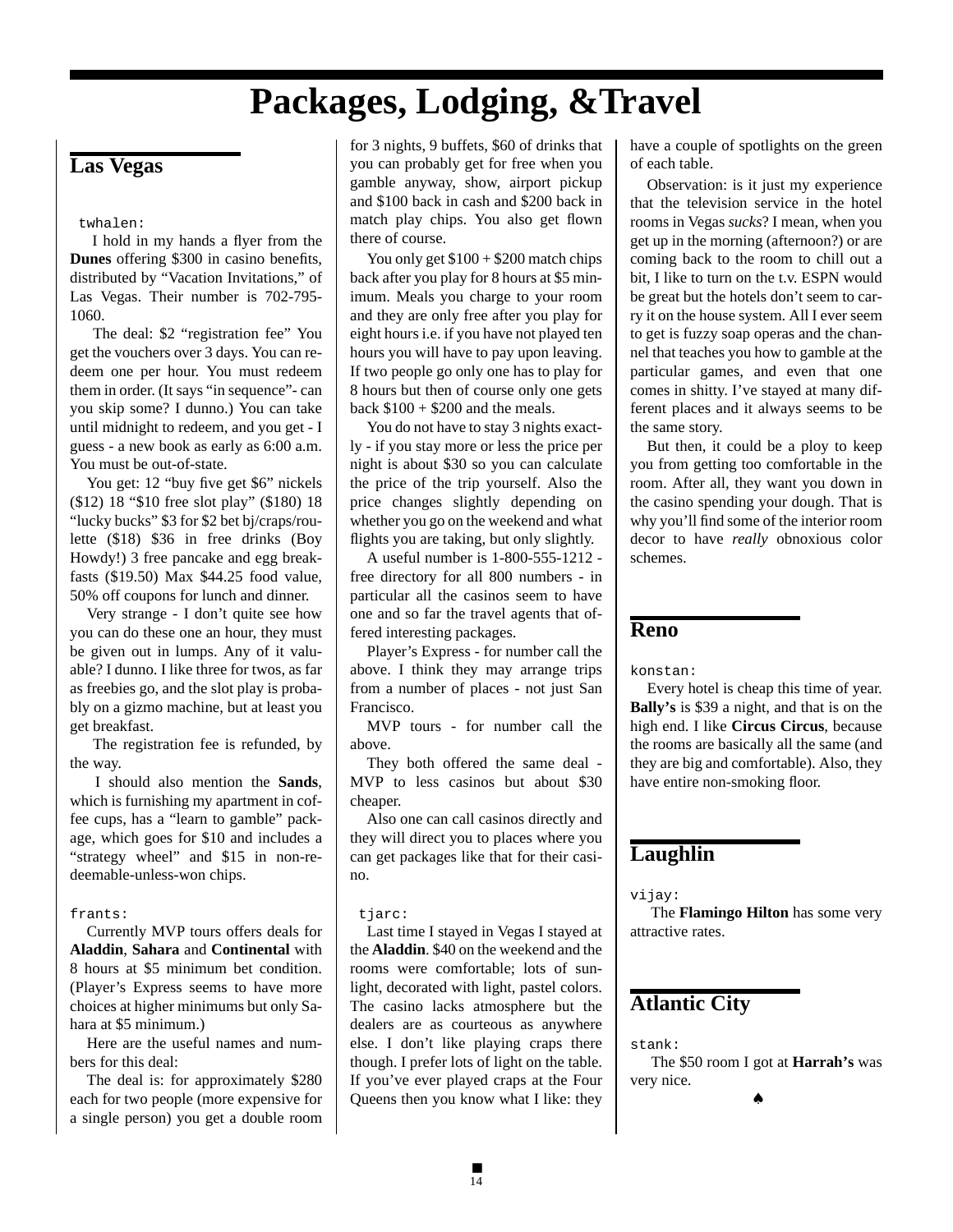# **Food, Freebies, & Fun**

### **Las Vegas**

brody:

I stopped by **Slotsafun** and made sure to get my \$0.99 shrimp cocktail. Not bad, although I felt that 4 ounces of shrimp really didn't need 3 ounces of *sauce*. (cough...)

 I stopped by **Caesar's**, and took in one of their IMAX showings. Good stuff. I always loved those theaters. Cost: \$4.50.

 I of course *had* to stop by **Binion's** and get my picture taken by the \$1 million dollars. It was kind of disappointing. I expected to see a huge glass crate full of hundred dollar bills. Instead, they have a single glass sandwich holding \$10K bills. Oh well. According to one of my Vegas guides, Binion's offers a free "polaroid" of you next to the money. Close, but not quite. They have *pictures* - regular 35mm. i.e., you gotta come back in an *hour* to get your free photo. (Gee, wonder what they expect you to do during that hour? :-)

#### irwin:

 It looks like Bob Stupak's **Vegas World** was the place to be between December 28 and January 2. In the Galaxy Showroom appeared none other than Ms. Zsa Zsa Gabor!

#### jacko:

 Forget the free coffee mugs at the **Sands**. Get the free watches down at the **Fitz**. One for coming in, one for playing 15 minutes, and one more the first time you get a blackjack. You need their coupon from the tourist magazines. You might be able to sell the damn things on the street in New York for a buck or two apiece! Give them away as Christmas presents to your co-workers! The perfect prize for those Christmas grab bags. :-)



#### markd:

When I was in Vegas for Christmas, I decided to check out what was new in the Fun Book department at all the different casinos. I found several casinos offering these books that weren't doing it the last time I checked (around July.)

You can now get your \$3 for \$2 at **Aladdin** and **O'Shea's**. The best fun books are at the **San Remo** and the **Riviera**. **San Remo** has a free ace with max \$5 bet and a \$10 for \$5 on the Big 6 wheel, although the wheel was closed both days I was there. The **Riviera** has a \$3 for \$2 and \$7 for \$5 on blackjack, craps, and roulette.

If you want to walk in and receive money without doing anything, the best place is the **Klondike**, on Las Vegas Boulevard, south of all the casinos. When you buy about \$60 in change, they will give you \$3 extra.

#### srt:

We hit the **Imperial Palace** Emperor Buffet as soon as we got checked in. Acceptable for the price, but the big thrill for me was seeing the Liberace impersonator from the Palace shoe. To me, I never feel like I've been in Vegas until I've seen a man with glitter in his hair.

We tried breakfast at the **Imperial Palace** buffet - a bad mistake. Spend the extra bucks and go across to the **Mirage**, which has a very good buffet.

#### **Reno**

konstan:

The food at **Circus Circus** was pretty poor this time. The breakfast buffet (which has good the last time I was there) was really weak (the little bagels were still somewhat frozen - the french toast sticks were soft.) The Hickory Pit was still a good deal, but the salad and other items were not fresh at all and the service was slow (stupid for a casino that would rather get you on the floor losing money.)

The food winners included the **El Dorado** (if you press them you can get a coupon for 2-for-1 shrimp cocktail, regularly \$1.50 each. Also, try the breakfast from the coupon book at the **Sands** (\$1.99 for 2 eggs, potatoes, toast, bacon.)

I'm fanatical about visiting the casinos and getting any and all deals. So we went from place to place to see what they had to offer. **Harrah's** gave us nothing but the Greyhound deal of \$10 and \$3 towards food (they have a nice buffet we used.) The **Fitz** gave each out-of-towner staying in another hotel \$1 in quarters and a souvenir. A few casinos were giving out 25 cents in nickels to get you inside.

The only really worthwhile coupon deals were the **Flamingo Hilton** and the **Sands**. The **Hilton** gave books with lots of coupons including 2 each of:

❏ 3-for-2 on even money bets at Super Pan 9 ❏ 3-for-2 on even money at a dice game I forgot ❏ 3-for-2 on even money bets at Roulette ❏ 3-for-2 on any bets at the Big Wheel ❏ 5-for-4 at Blackjack

All of these are the "bet \$X, and if you win, we'll pay you an extra dollar of payoff" variety.

The **Sands** book was more flexible. They had two sections (6 am to 6 pm and 6 pm to 6 am), each of which had:

❏ 5 free nickels

❏ two "extra dollar payoffs" on table game bets ❏ 50 cents off on keno bets of \$1.50 or more

Any game is profitable with the right coupon, even Keno at 33% off!

#### **Virginia City**

jfr:

 Virginia City is about thirty miles outside of Reno and is good for some "western" fun and games. It is an old cow town that sort of looks like a movie set but is supposedly exactly like it was back in the 1880's. There are some museums you can wander through and I believe a sort of amusement park "ghost mine" ride.

♠